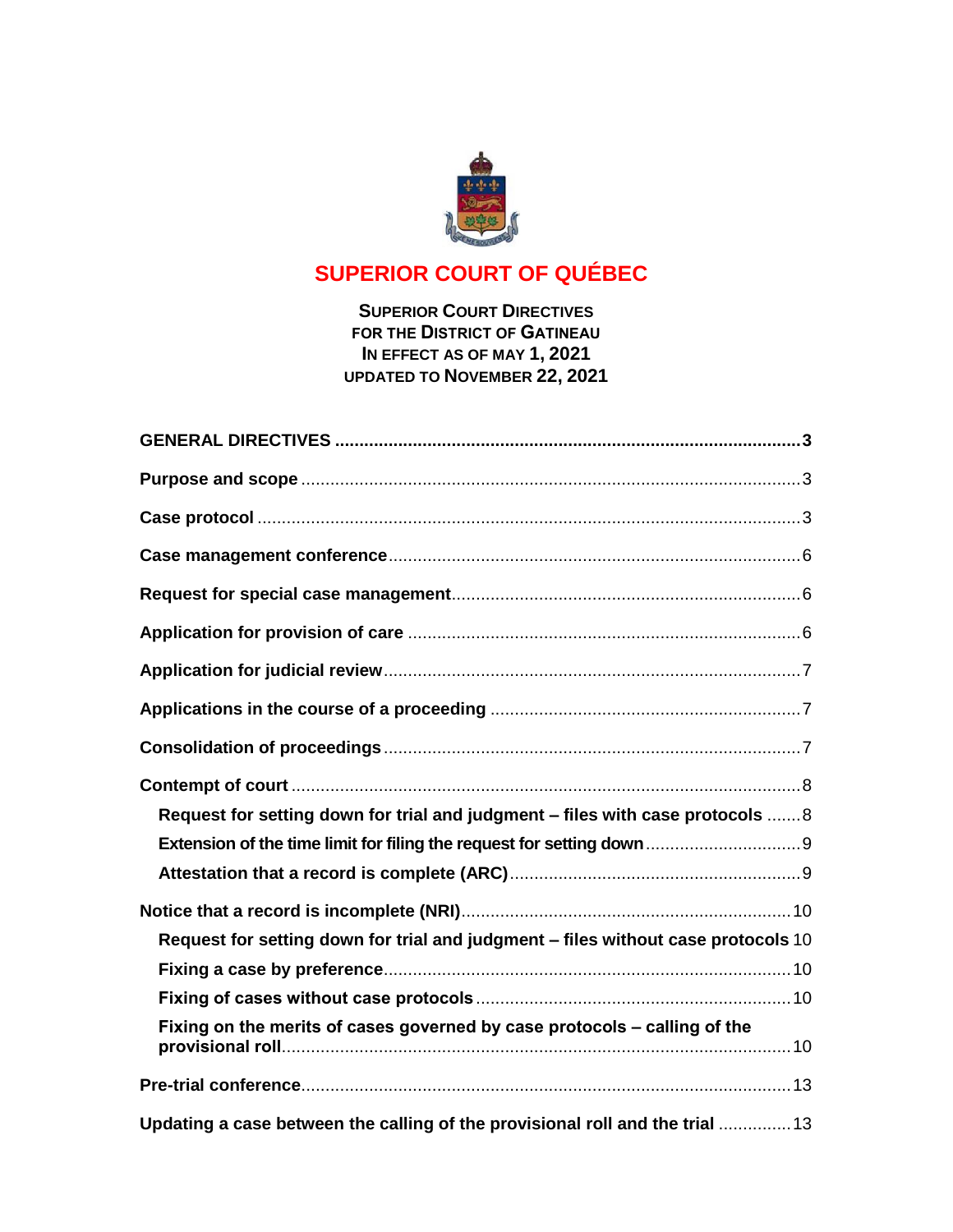| Applications for custody and support involving de facto spouses that are not                                                                                 |  |
|--------------------------------------------------------------------------------------------------------------------------------------------------------------|--|
| Applications in the course of a proceeding that do not require testimonial<br>evidence and where the expected duration of the hearing (including the judge's |  |
| Cases set down for hearing and judgment on the contested roll of practice  28                                                                                |  |
|                                                                                                                                                              |  |
| APPLICATIONS IN BANKRUPTCY AND INSOLVENCY MATTERS30                                                                                                          |  |
|                                                                                                                                                              |  |
|                                                                                                                                                              |  |
|                                                                                                                                                              |  |
|                                                                                                                                                              |  |
|                                                                                                                                                              |  |
|                                                                                                                                                              |  |
|                                                                                                                                                              |  |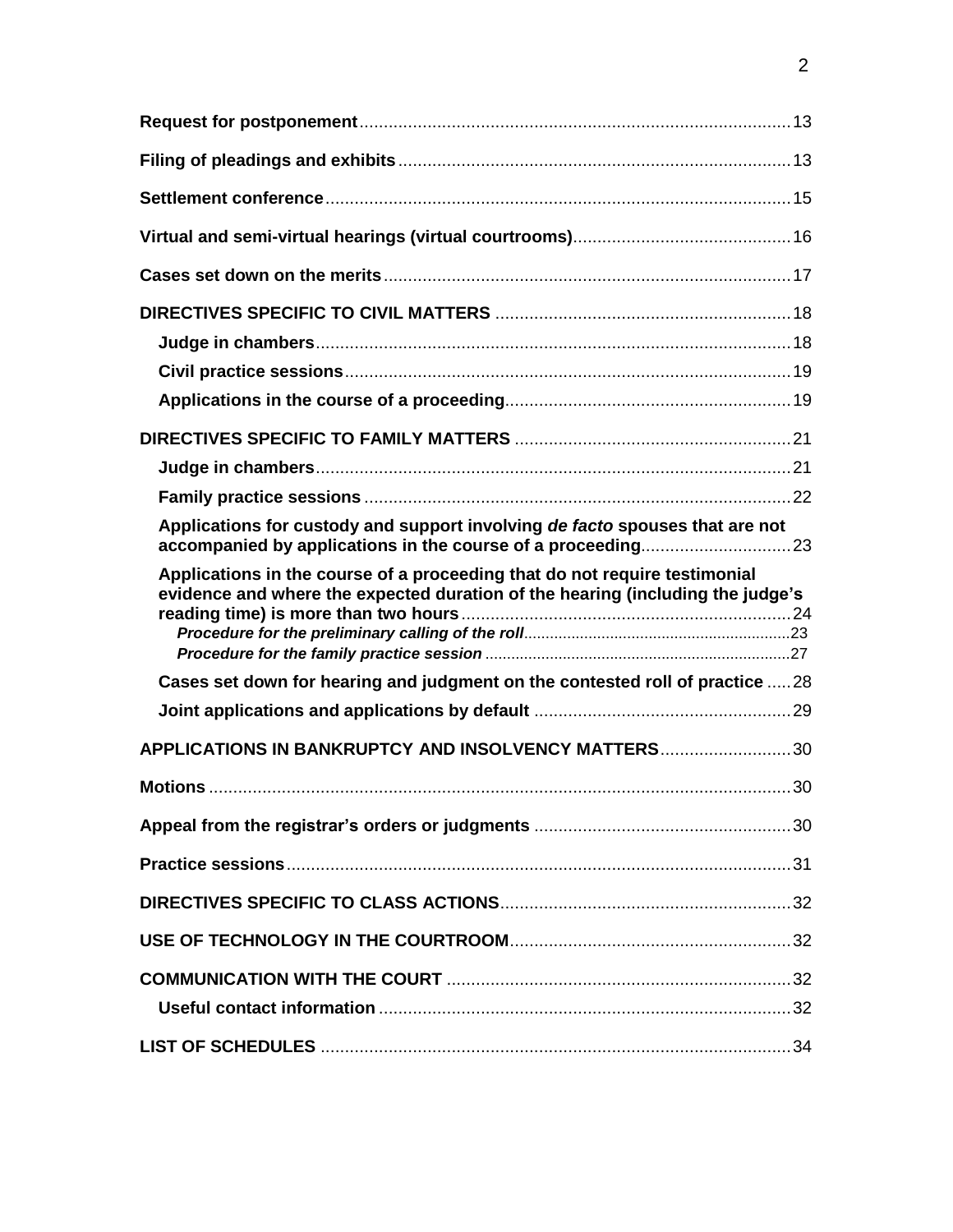# <span id="page-2-0"></span>**GENERAL DIRECTIVES**

### <span id="page-2-1"></span>**Purpose and scope**

- 1. These directives are adopted pursuant to article 63 of the *Code of Civil Procedure* (C.C.P). They are complementary to the *[Regulation](http://legisquebec.gouv.qc.ca/fr/ShowDoc/cr/C-25.01,%20r.%200.2.1%20/) of the [Superior](http://legisquebec.gouv.qc.ca/fr/ShowDoc/cr/C-25.01,%20r.%200.2.1%20/) Court of Québec in civil matters* which you can download by clicking on the hyperlink and the *[Regulation](http://legisquebec.gouv.qc.ca/en/ShowDoc/cr/C-25.01,%20r.%200.2.4) of the Superior Court of Québec in family [matters](http://legisquebec.gouv.qc.ca/en/ShowDoc/cr/C-25.01,%20r.%200.2.4)* which you can download by clicking on the hyperlink.
- 2. They apply to all civil, family, and commercial law cases, including bankruptcy and insolvency in accordance with the guiding principles as set out in the *Code of Civil Procedure*.

# <span id="page-2-2"></span>**Case protocol**

- 3. Subject to special rules provided for certain cases (paragraph 2 of article 141 C.C.P.), the parties must establish a case protocol which will govern the proceeding of any originating application in a contentious matter.
- 4. The parties must use the Case protocol in civil matters form and the Case protocol in family matters form for the Montreal division, which are appended to these directives (Schedule 1 which you can download by clicking [here](https://coursuperieureduquebec.ca/fileadmin/cour-superieure/Districts_judiciaires/Gatineau/Annexes/version_anglaise/DIRECTIVES_-_SCHEDULE_1.docx) and Schedule 2 which you can download by clicking [here.](https://coursuperieureduquebec.ca/fileadmin/cour-superieure/Districts_judiciaires/Gatineau/Annexes/version_anglaise/DIRECTIVES_-_SCHEDULE_2.docx)
	- a) In the first protocol, the first page of the form must be completed. The information entered there is used to identify cases that could be subject to case management, based on the triage indicators listed below;
	- b) The case protocol must be notified to the parties prior to being filed with the court office unless the parties have signed it (article 149 C.C.P.);
	- c) The principal application and the recourse in warranty are joined in a single proceeding and are subject to the same case protocol (article 190 C.C.P.).
- 5. The court clerk must refuse the filing of a case protocol or a proposed case protocol that is not in keeping with the forms provided.
- 6. A party that does not file a proposed case protocol may be barred from filing preliminary exceptions or from proceeding with examinations or filing expert reports. Furthermore, a judgment by default may be rendered against a defendant who does not file a proposed case protocol if he or she has not filed his or her brief of grounds of contestation and his or her defence within the time limit provided for in the plaintiff's draft protocol.
- 7. The parties must complete **all of** the protocol or proposed protocol boxes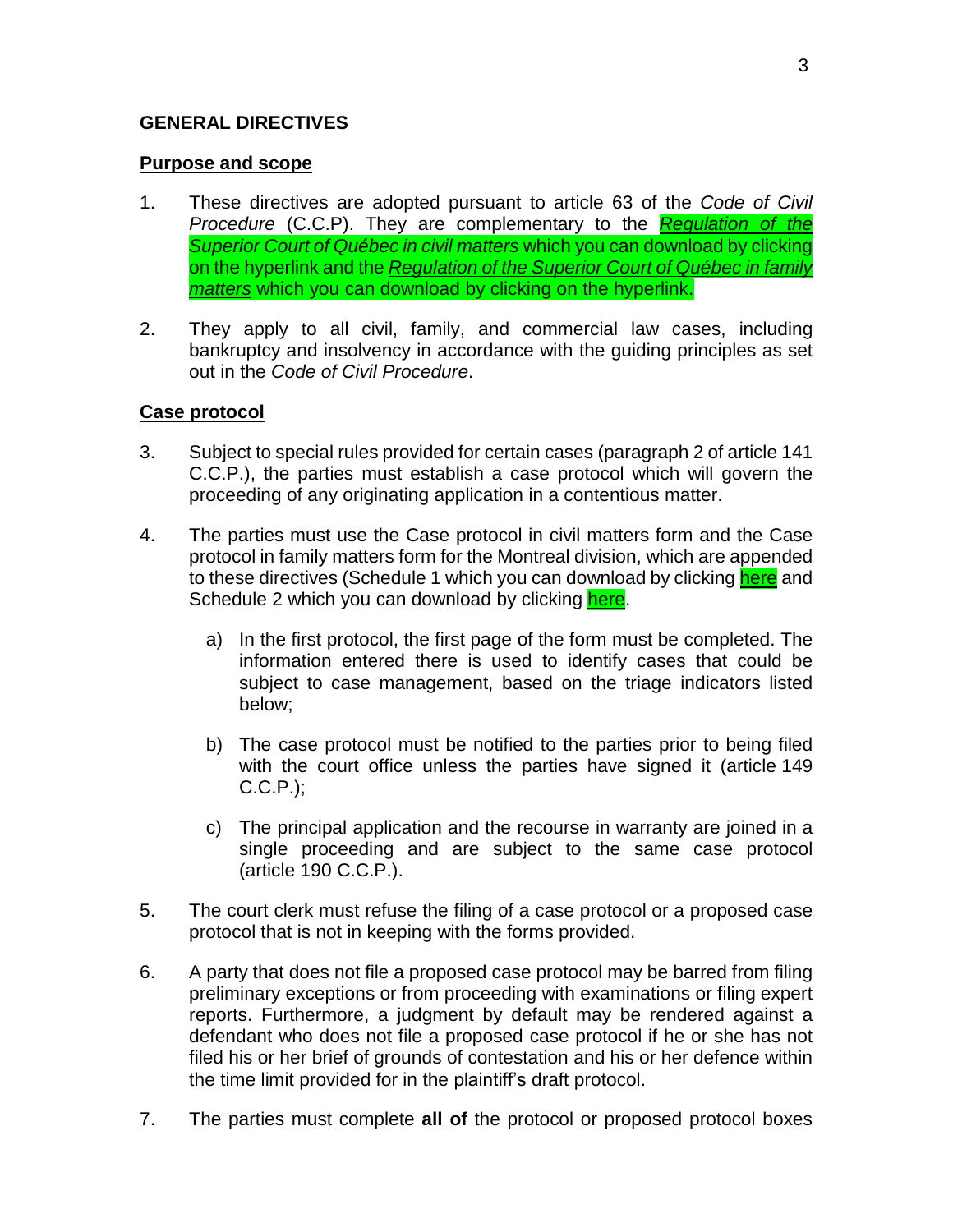where applicable. The defendant must state his or her grounds of defence in the box provided for this purpose or append them to the protocol (section 20 of the *Regulation of the Superior Court of Québec in civil matters*). Failure to do so could result in the plaintiff proceeding by default.

- 8. When preparing the protocol, the parties are encouraged to discuss the usefulness of having joint expert evidence.
- 9. The statement of the grounds of defence in the protocol must, on penalty of sanction, comply with the requirements of paragraph 1 of article 99 C.C.P.
- 10. If one party fails to cooperate in establishing a case protocol, the other party files a proposed protocol within the time limit for filing. At the expiration of 10 days following its filing, the proposal stands in lieu of the protocol, unless the defaulting party has stated his or her points on which the parties differ (article 152 C.C.P.).
- 11. If each party submits a proposed protocol, the court may establish the protocol on its own initiative or convene the parties to a management conference (article 152 C.C.P.). In such a case, the parties must file a list in writing stating the points on which they differ. If one party fails to cooperate to establish the protocol, he or she may be subject to a sanction pursuant to article 342 C.C.P.
- 12. Triage indicators have been established under article 150 of the *Code of Civil Procedure* to determine which cases should be evaluated by the court for case management purposes. These indicators are applied in two stages:
	- a) A computerized triage is done when the first case protocol is filed or when the first proposed protocol is submitted. The indicators used for this triage are:
		- 1) All cases in the 05, 11, 14, 17 jurisdictions bearing descriptive codes:
			- 36 bodily injury
			- 89 latent defects
			- 52 wills successions
			- C2 dismissal
			- D1 defamation
			- I2 co-ownership litigation
			- 11 boundary determination
			- RO oppression remedies
			- TV issues between neighbours or neighbouring properties;
			- A1 disability insurance
		- 2) All matters in the 04, 05, 11, 12, 14, 17 jurisdictions: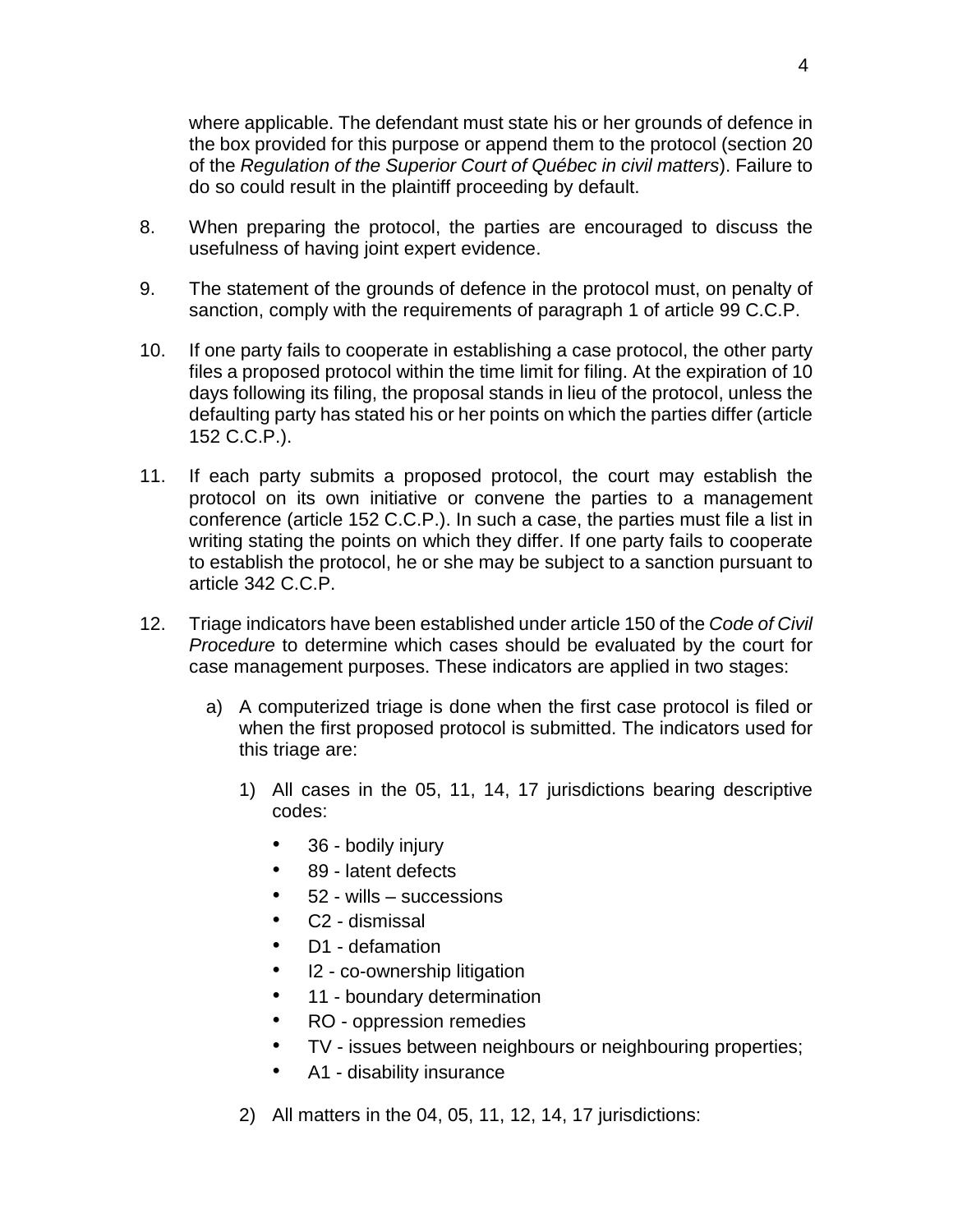- Where two or more parties are not represented by counsel
- involving more than eight parties
- b) A manual triage is carried out by the court office when the first case protocol is filed for all cases in the 04, 05, 11, 12, 14 and 17 jurisdictions that contain one of the following elements:
	- application for a stay of proceeding
	- application to extend the time limit
	- more than six expert reports
	- application to authorize a written defence
	- more than six pre-trial examinations
	- examinations: duration not in keeping with article 229 C.C.P.
	- lack of signature or notification to client.
- 13. A party may not file a written defence unless so authorized by the court. To do so, the defendant must state in the protocol the grounds justifying the filing of a written defence. Article 171 C.C.P. states that the court may authorize the filing of a written defence only if the case presents a high level of complexity or if special circumstances warrant it.
- 14. The written defence must respect the requirements of articles 99 and 102 C.C.P.
- 15. The mere fact that the defendant announces the filing of a cross-application in the protocol does not alone justify the filing of a written defence.
- 16. The parties cannot extend the time limit to set the case down for trial and judgment merely by consent. When the parties jointly seek an extension of the time limit, they must state the grounds for their application and the proposed new expiration date, having assessed it in light of the computation of the time limits under article 173 C.C.P.
- 17. A judge examining a protocol may, without a hearing, rule on the following joint applications:
	- a) to extend the time limit to set the case down for trial and judgment (articles 173 and 174 C.C.P.);
	- b) to stay the proceeding to negotiate a settlement (article 156 C.C.P.);
	- c) to be authorized to file a written defence (article 171 C.C.P.).
- 18. Cross-applications are made in writing but defended orally, unless the court authorizes that it be defended in writing (article 172 C.C.P.).
- 19. Pre-trial examinations may be conducted only if they were provided for in the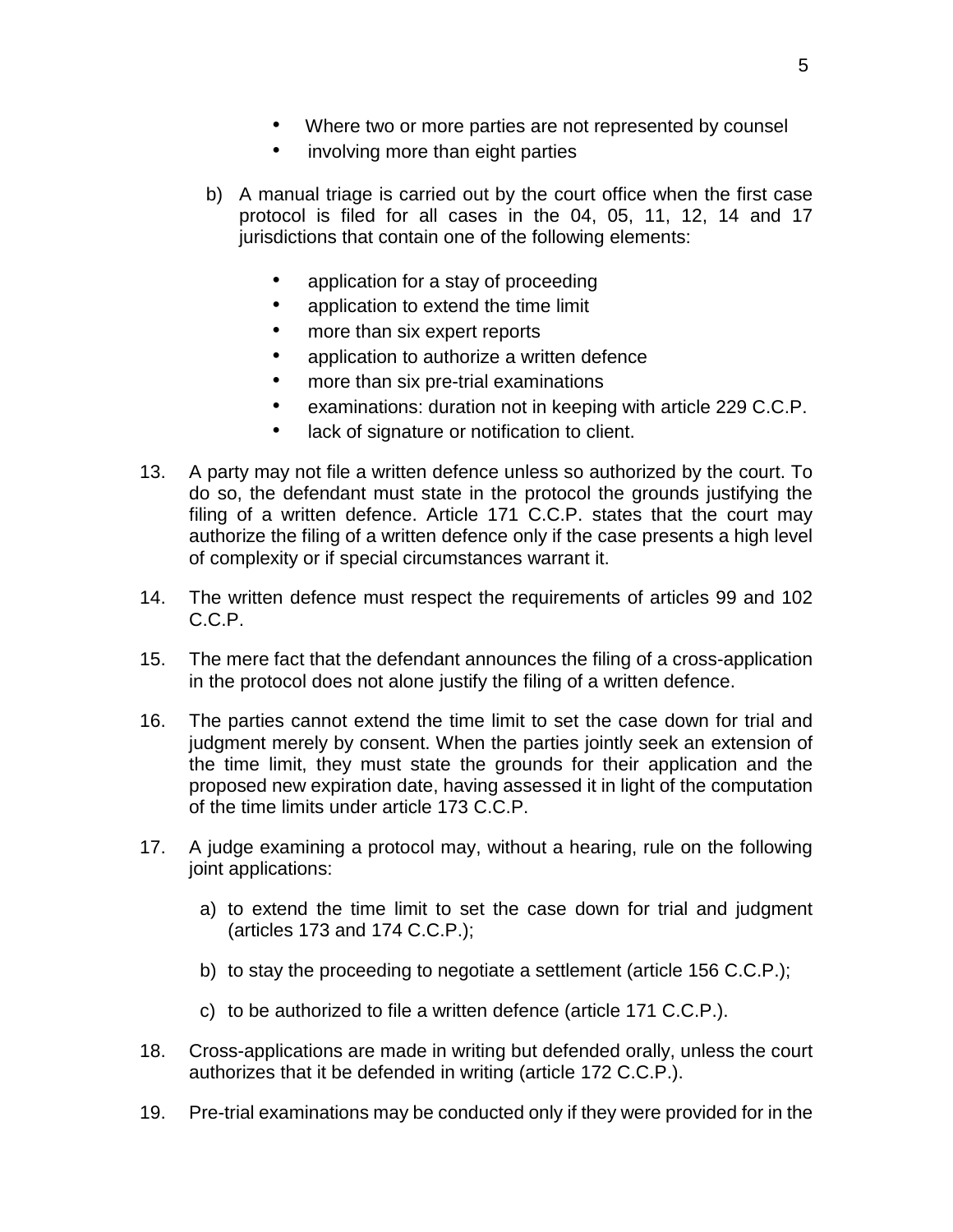case protocol (article 221 C.C.P.). In the protocol, the parties must specify the specific date, time, and place of each pre-trial examination. The parties can not merely indicate a cut-off date to hold pre-trial examinations unless the dates are unforeseeable.

#### <span id="page-5-0"></span>**Case management conference**

- 20. At any time during the proceedings, the parties may be convened at the court's initiative to take part in a case management conference.
- 21. Counsel for a party who is taking part in a case management conference must have actual knowledge of the case and be in a position to make admissions, give undertakings, and make any other decision relating to the conduct of the proceedings. Parties in default may be subject to a sanction pursuant to article 342 C.C.P.
- 22. If the defendant fails to attend the case management conference, the case may be set down for trial and judgment on an order of the court (article 175 C.C.P.).
- 23. The court will determine, even on its own initiative, which case management measures are appropriate according to the circumstances of the case (article 158 C.C.P.) and the guiding principles of procedure (articles 17 *et seq.* C.C.P.)
- 24. The parties may also seek the court's intervention by way of a notice of case management (article 158 C.C.P.).

# <span id="page-5-1"></span>**Request for special case management**

- 25. A request for special case management (article 157 C.C.P.) must be made by an application and not by way of a notice of case management. The party requesting special case management must allege the grounds relating to the nature, character, or complexity of the case that justify special case management, as well as the conclusions sought.
- 26. If the judge finds, based on the record, and in light of the likely conduct of the case, that it might warrant special case management in accordance with the guiding principles of the *Code of Civil Procedure*, he or she sends the case to the coordinating judge. Otherwise, the application will be dismissed.

# <span id="page-5-2"></span>**Application for provision of care**

- 27. An application to obtain authorization from the court for the provision of care to a minor or a person of full age incapable of giving consent cannot be presented before the court less than five days after the application has been notified to the interested persons (article 395 C.C.P.).
- 28. Such application must be presented on the date the plaintiff will have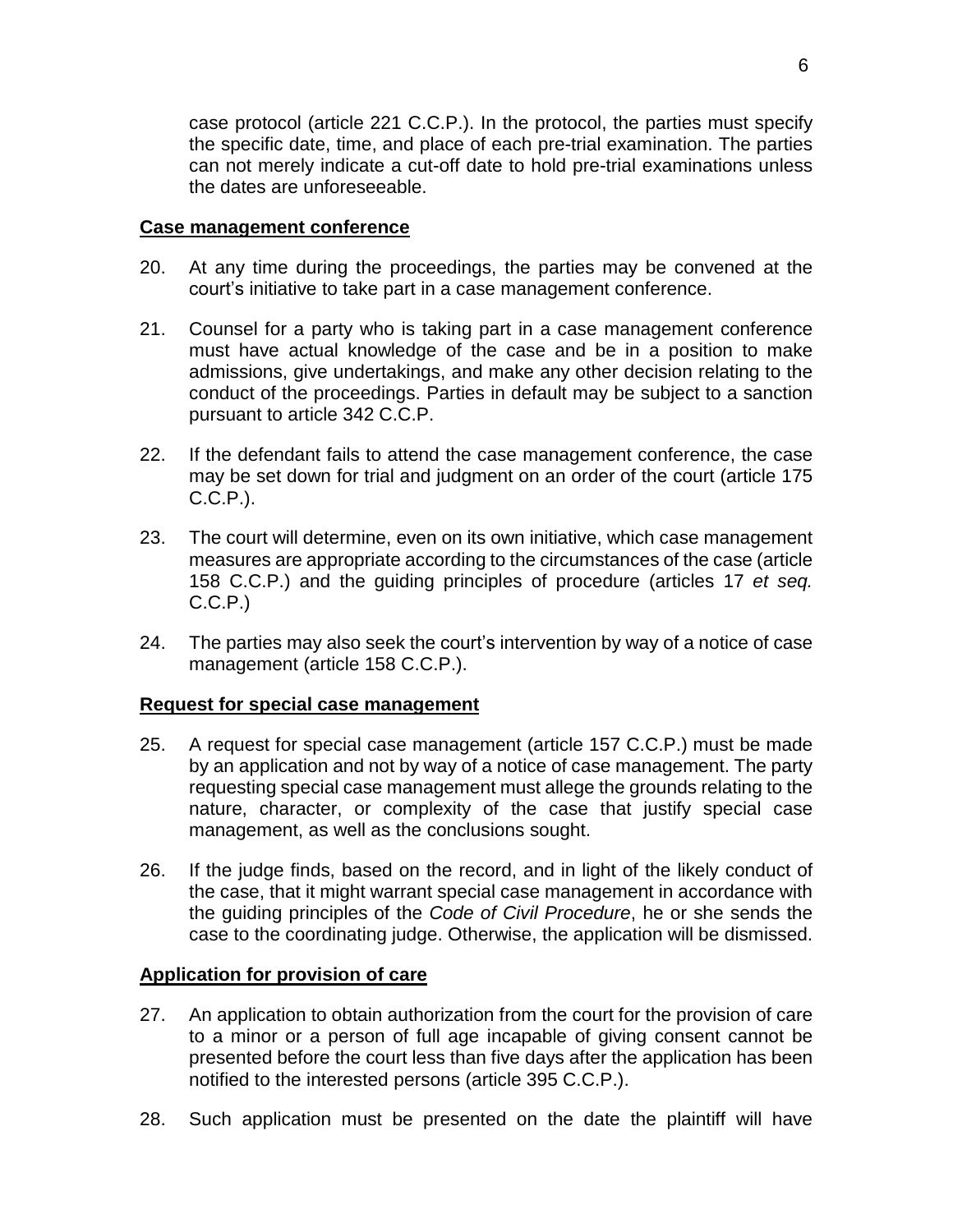obtained from the coordinating judge.

### <span id="page-6-0"></span>**Application for judicial review**

- 29. An application for judicial review may be presented *pro forma* on a civil practice session date, respecting the 15-day period after service set out in article 530 C.C.P.
- 30. The parties must agree on a time limit for the filing of each party's brief. The time limits to file the briefs is set by the parties or, failing agreement, by the court.
- 31. Each party files a brief of no more than 10 pages, which must include:
	- a) a summary of the judgment to be reviewed or quashed;
	- b) the issues in dispute;
	- c) the applicable standard of review;
	- d) the reasons the impugned judgment should be reviewed, quashed, or upheld;
	- e) a list of the relevant authorities.
- 32. A hearing date is fixed by the coordinating judge once all the briefs are filed.

# <span id="page-6-1"></span>**Applications in the course of a proceeding**

33. Applications in the course of a proceeding must be presented during a civil or a family practice session according to the specific directives for civil or family matters set out in the following sections of these directives.

# <span id="page-6-2"></span>**Consolidation of proceedings**

- 34. Even when consolidated under article 210 of the *Code of Civil Procedure*, each of the proceedings thus joined remains separate.
- 35. The parties must file a copy of the pleadings in each of the consolidated proceedings with the court office.
- 36. Should the parties fail to do so, the court office will register in the court's record only the first heading appearing in the pleading, which will then be filed in that case alone. The court will consider only the proceeding in which the pleading has been filed.
- 37. When required, the parties must pay the filing fees in each case (i.e., the stamp for requests to set down due for each of the consolidated proceedings).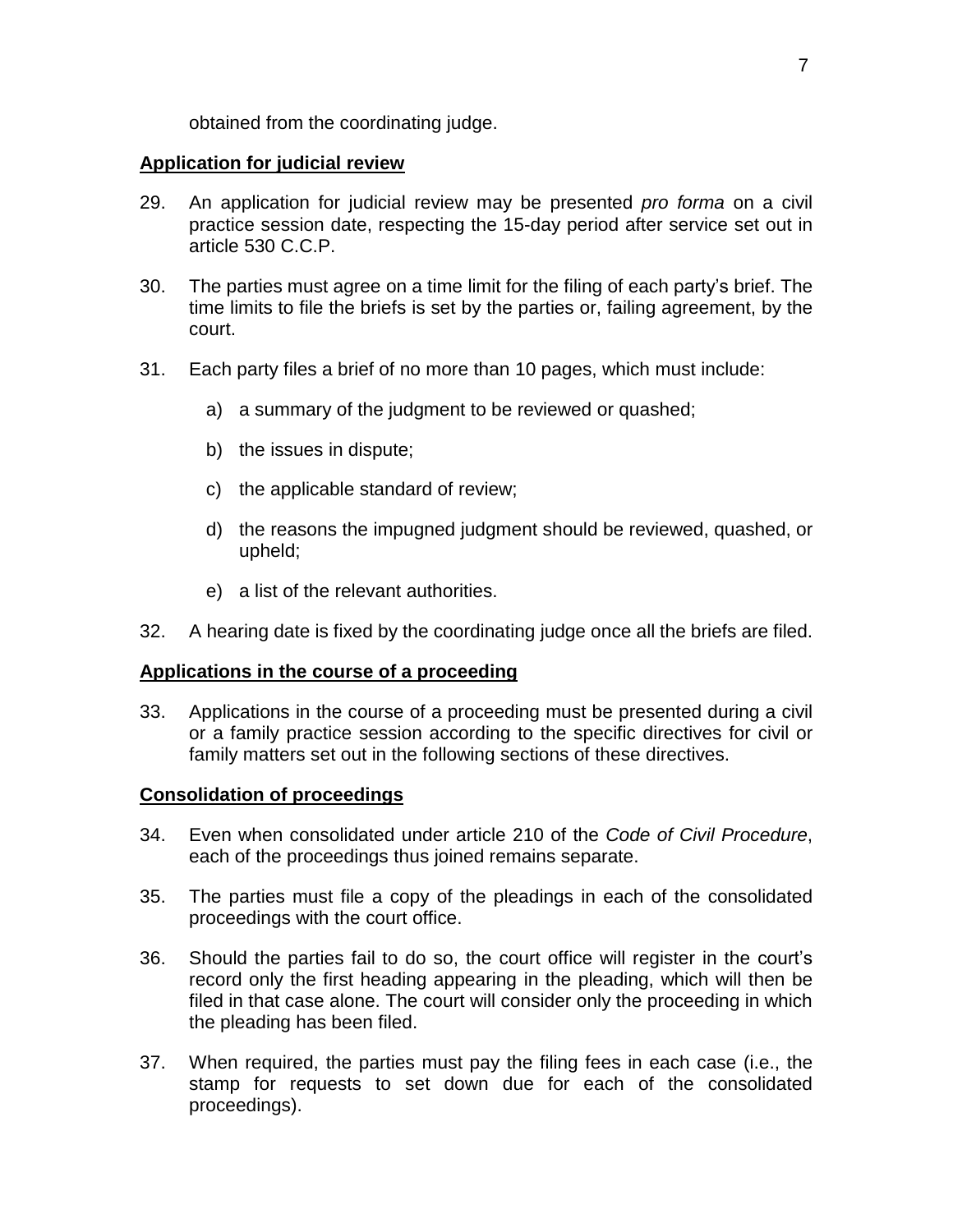38. If a request for setting down is filed in only one case, the sanction under article 177 C.C.P. (presumption of discontinuance) applies to the other consolidated proceedings.

### <span id="page-7-0"></span>**Contempt of court**

- 39. Any pleading seeking a citation for contempt of court must be accompanied by a draft order consistent with the draft appended to these directives (Schedule 3 which you can download by clicking [here\)](https://coursuperieureduquebec.ca/fileadmin/cour-superieure/Districts_judiciaires/Gatineau/Annexes/version_anglaise/DIRECTIVES_-_SCHEDULE_3_.docx).
- 40. The draft order must set out in detail the alleged offences and the facts that support the application and specify whether the person concerned is subject to one or more sanctions.

#### <span id="page-7-1"></span>**Request for setting down for trial and judgment – files with case protocols**

- 41. In contentious cases governed by a case protocol (paragraph 1 of article 141 C.C.P.), the plaintiff is required under article 173 C.C.P. to file the request for setting down for trial and judgment within six months in civil matters and within one year in family matters, after:
	- the date on which the case protocol is presumed to be accepted (article 150 C.C.P.); or
	- the date of the case management conference following the filing of the case protocol;
	- the date on which the case protocol is established by the court; or
	- the service of the originating application if the parties or the plaintiff have not filed a case protocol or a proposed case protocol within the prescribed time limit for doing so.
- 42. A request for setting down for trial and judgment (article 174 C.C.P.) is made by filing the form for the Request for Setting Down for Trial and Judgment by Way of a Joint Declaration – Civil Matters and the Request for Setting Down for Trial and Judgment by Way of a Joint Declaration – Family Matters, which are appended to these directives (Schedule 4 which you can download by clicking [here](https://coursuperieureduquebec.ca/fileadmin/cour-superieure/Districts_judiciaires/Gatineau/Annexes/version_anglaise/DIRECTIVES_-_SCHEDULE_4.docx) and Schedule 5 which you can download by clicking [here\)](https://coursuperieureduquebec.ca/fileadmin/cour-superieure/Districts_judiciaires/Gatineau/Annexes/version_anglaise/DIRECTIVES_-_SCHEDULE_5.docx). The filing must be accompanied by payment of the related filing fees.
- 43. Before preparing the request for setting down for trial and judgment by way of a joint declaration, the parties must discuss the relevance of planning a meeting between their respective experts to identify the points where they agree and where they differ, with a view to reducing the duration of the hearing and clarifying the specific elements to be decided by the court.
- 44. Failure to complete the request for setting down: A party that fails to complete the request for setting down within the time limit is presumed to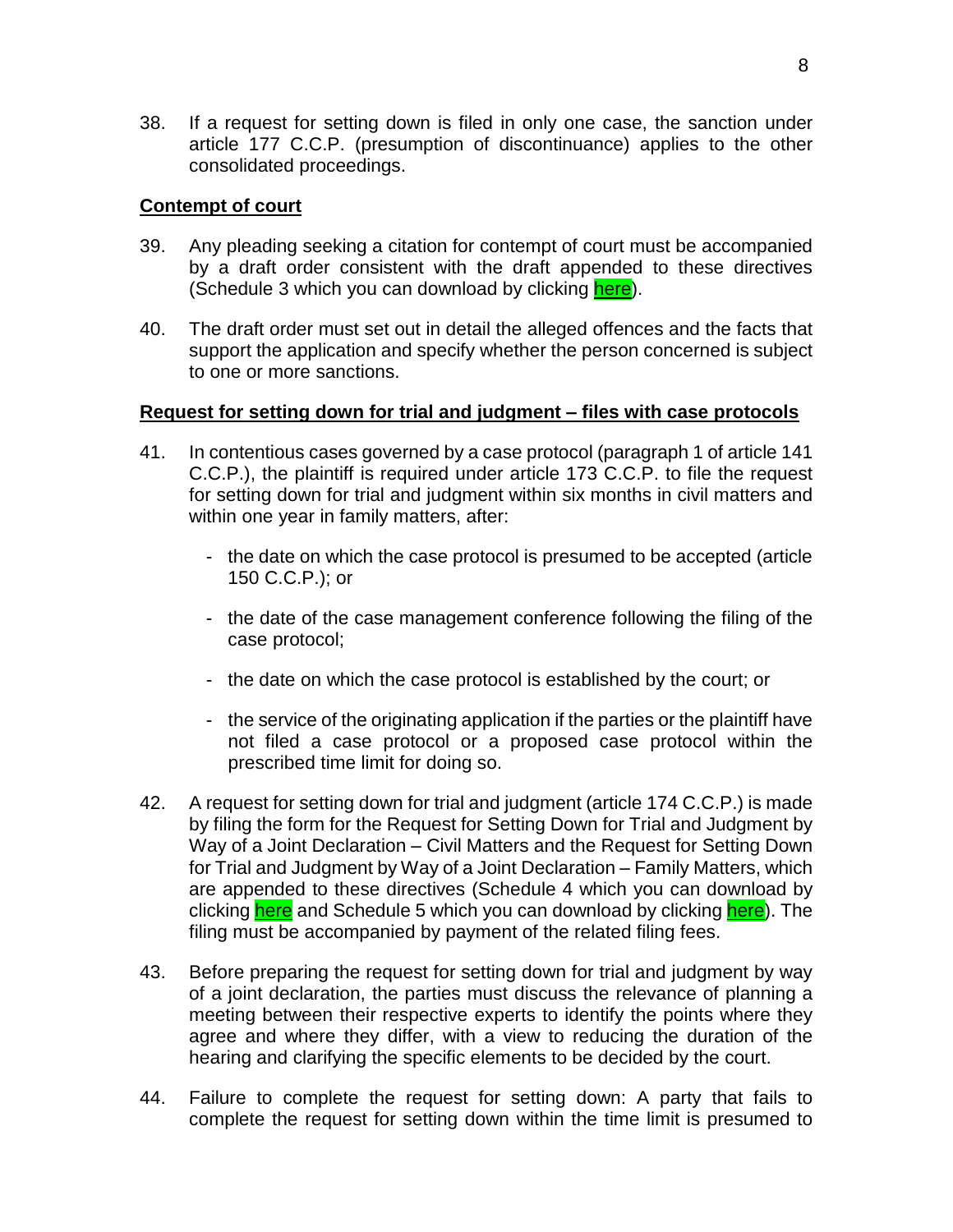have discontinued the application (article 177 C.C.P.); the party may also be subject to a sanction under article 342 C.C.P.

- 45. Setting a case down for judgment for failure to answer the summons (article 175 C.C.P.): The case is dealt with when the plaintiff files a request for setting down for judgment by default for failure to answer the summons, along with the exhibits and the plaintiff's own affidavit.
- 46. Setting a case down for judgment for failure to file a defence (articles 175 and 180 C.C.P.): The case is dealt with when the plaintiff files a request for setting down for judgment by default for failure to file a defence, along with a notice of presentation at a civil or family practice session, given at least five days in advance, along with the plaintiff's exhibits and detailed affidavits.
- 47. Setting down for judgment after failure to attend the case management conference (articles 175 and 180 C.C.P.): The case is set down for judgment by the court. The plaintiff files the request for setting down for judgment for failure to attend the case management conference, along with a notice of presentation at a civil or family practice session, given at least five days in advance, along with the plaintiff's exhibits and detailed affidavits.

# **Extension of the time limit for filing the request for setting down**

- <span id="page-8-0"></span>48. Any application to extend the time limit for filing the request to set the case down for trial and judgment must be made by way of an application, not by a notice of case management, to be presented during a civil or family practice session. This application must be supported by one or more affidavits, depending on the circumstances justifying the extension (article 173 C.C.P.).
- 49. An application to extend the time limit by consent, containing supporting grounds, made on the form provided for this purpose (Schedule 6 which you can download by clicking [here\)](https://coursuperieureduquebec.ca/fileadmin/cour-superieure/Districts_judiciaires/Gatineau/Annexes/version_anglaise/DIRECTIVES_-_SCHEDULE_6.docx) need not be presented during a practice session but may simply be filed at the court office, along with the amended case protocol. The application will be dealt with by a special clerk or a judge. However, if the delay has already been extended twice, a request for extension, even by consent, must be presented during a practice session.

# **Attestation that a record is complete (ARC)**

- <span id="page-8-1"></span>50. Once the request for setting down for trial and judgment has been filed with the court office, the clerk verifies whether the record is complete and ready for trial and, if appropriate, signs an attestation that the record is complete (ARC) specifying the estimated duration of the trial on the merits, and so informs the parties (section 21 of the *Regulation of the Superior Court in civil matters*).
- 51. An attestation that a record is complete concerning consolidated cases will be issued only when all the consolidated cases are ready for trial. Where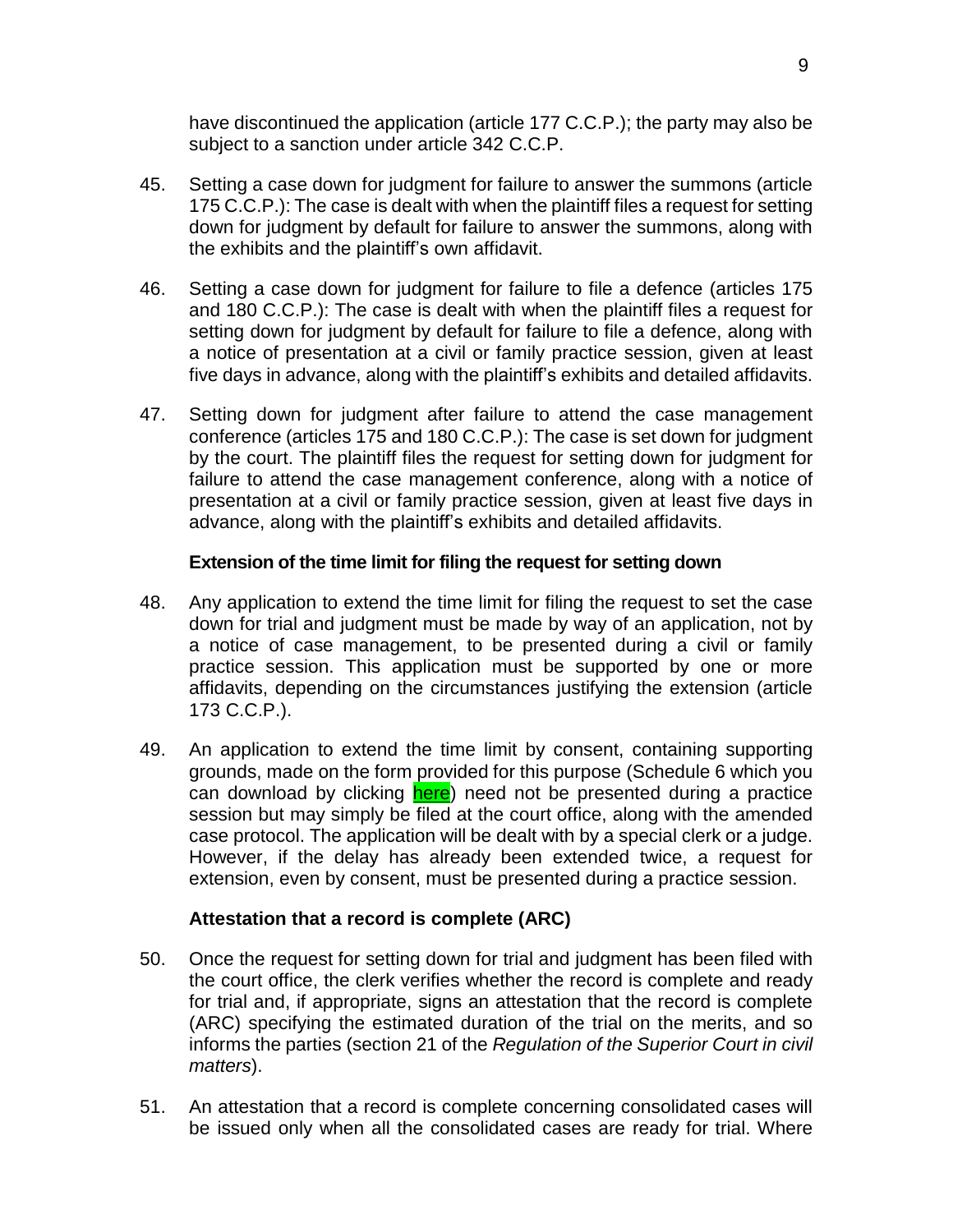applicable, the attestation that a record is complete will be filed in all the consolidated cases.

52. If cases are consolidated after a request for setting down for trial and judgment has been filed in one of the cases, a request for setting down must be filed in each of the other cases within the time limit set by the court.

# **Notice that a record is incomplete (NRI)**

- <span id="page-9-0"></span>53. If the clerk ascertains that the record is incomplete after the request for setting down for trial and judgment has been filed in accordance with article 174 C.C.P., he or she sends a notice to the parties.
- 54. The parties then have 30 days to correct the situation, failing which they run the risk of having the record returned to the archives without further notice. In such a case, the parties must reactivate the file after remedying the default (section 21(b) of the *Regulation of the Superior Court in civil matters*).

# <span id="page-9-1"></span>**Request for setting down for trial and judgment – files without case protocols**

- 55. In cases that are not subject to a case protocol (e.g., paragraph 2 of article 141 C.C.P; article 154 C.C.P.; section 20(a) of the *Regulation of the Superior Court of Québec in civil matters*), the parties must file with the court office the form for the Joint Declaration to Fix a Hearing of More than Two Hours (Schedule 7 which you can download by clicking [here\)](https://coursuperieureduquebec.ca/fileadmin/cour-superieure/Districts_judiciaires/Gatineau/Annexes/version_anglaise/DIRECTIVES_-_SCHEDULE_7.docx);
- 56. In family matters, the form for a Joint Declaration to Fix a Hearing of More than Two Hours (Schedule 8 which you can download by clicking [here\)](https://coursuperieureduquebec.ca/fileadmin/cour-superieure/Districts_judiciaires/Gatineau/Annexes/version_anglaise/DIRECTIVES_-_SCHEDULE_8.docx) must be sent to the master of the rolls [\(maitredesroles-cs](mailto:maitredesroles-cs-gatineau@justice.gouv.qc.ca)[gatineau@justice.gouv.qc.ca\)](mailto:maitredesroles-cs-gatineau@justice.gouv.qc.ca); (see section 185 of the present directives which deals with the contested practice roll);

# <span id="page-9-2"></span>**Fixing a case by preference**

57. Any application to fix a case by preference must be presented to the coordinating judge and must state supporting grounds.

# <span id="page-9-3"></span>**Fixing of cases without case protocols**

- 58. Cases are fixed by the master of the rolls or by the coordinating judge once the form for the Joint declaration to Fix a Hearing of More than Two Hours has been filed.
- 59. Any request for a hearing of more than two days is referred to the calling of the provisional roll of cases on the merits.

# <span id="page-9-4"></span>**Fixing on the merits of cases governed by case protocols** – **calling of the provisional roll**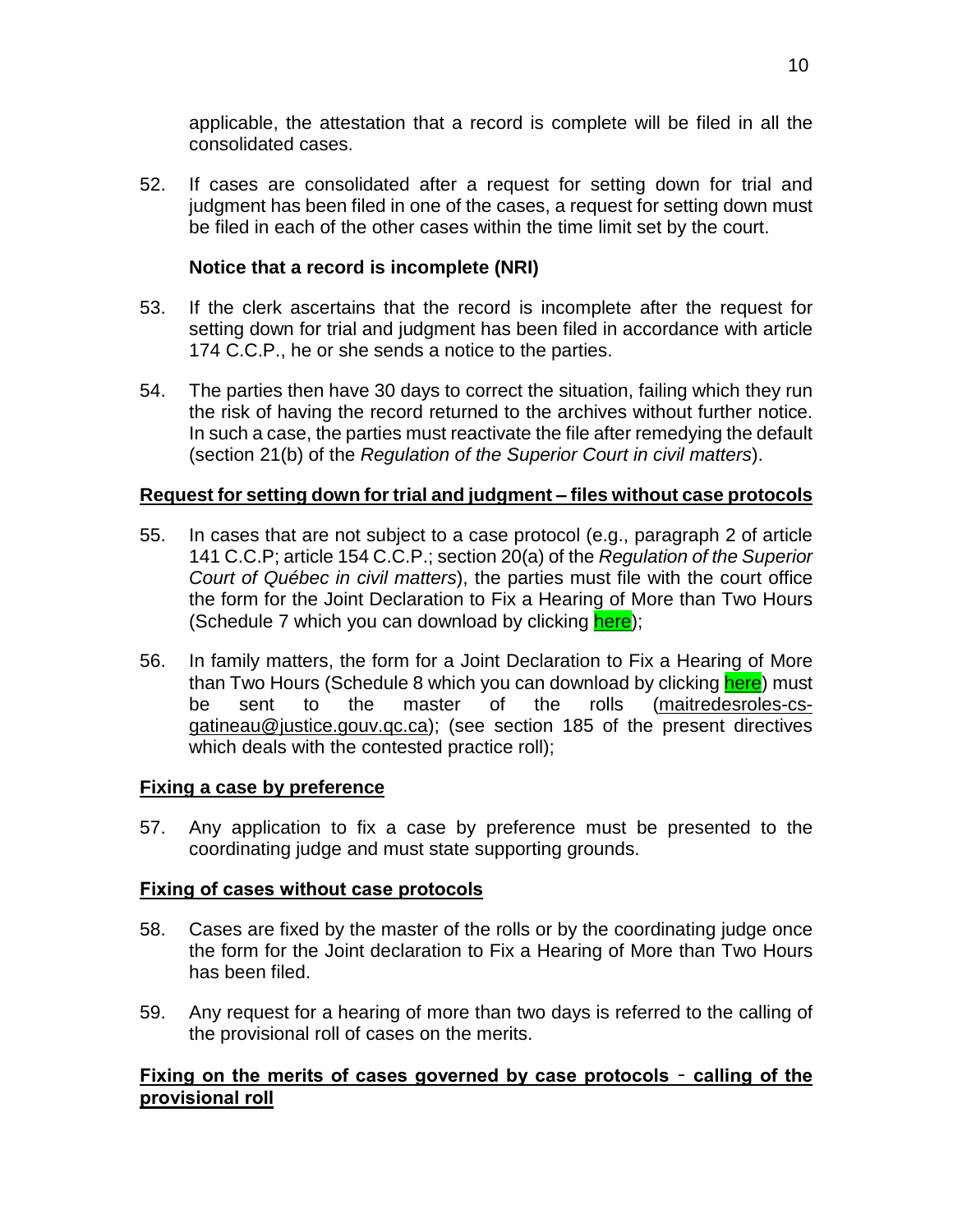60. When the case is ready and the attestation that the record is complete has been issued, the master of the rolls prepares a list of the cases that may be called on the provisional roll.

The master of the rolls sends the parties the extract of the list relating to their case. The master of the rolls then convenes them by email or by mail to a calling of the provisional roll (section 22 of the *Regulation of the Superior Court of Québec in civil matters*), which begins at 9:00 a.m. on the date indicated.

61. The calling of the provisional roll takes place virtually in virtual courtroom #11 of the Gatineau courthouse.

The information to join the calling of the provisional roll in virtual courtroom #11 is as follows:

a) Using Teams: click on the login link for Courtroom #11:<sup>1</sup>

Join the [Microsoft](https://teams.microsoft.com/l/meetup-join/19%3ameeting_ZjAzOTE0NDgtMWY5OC00Y2JiLWJmODQtMDg0YzMwY2YwMjIx%40thread.v2/0?context=%7b%22Tid%22%3a%223f6dec78-7ded-4395-975c-6edbb7d10b16%22%2c%22Oid%22%3a%22d6a23183-9925-4ce3-88fa-e0836dcc5925%22%7d) Teams meeting - ROOM #11 - Gatineau

b) By telephone:

 $\overline{a}$ 

Canada Quebec (charges apply): 1 581-319-2194

Canada Quebec (toll-free): 833 450-1741

Meeting ID: 312 121 807#

c) Using a videoconferencing device:

[teams@teams.justice.gouv.qc.ca](mailto:teams@teams.justice.gouv.qc.ca) and

VTC Conference ID: 1155450622

- 62. Instructions relating to the calling of the provisional roll are appended to these directives (Schedule 10 which you can download by clicking [here\)](https://coursuperieureduquebec.ca/fileadmin/cour-superieure/Districts_judiciaires/Gatineau/Annexes/version_anglaise/DIRECTIVES_-_SCHEDULE_10.docx).
- 63. The calling of the provisional roll is presided over by the coordinating judge or by a judge designated by the coordinating judge.
- 64. Before parties appear for the provisional roll, they must verify their availabilities and, if necessary, that of their expert witnesses, so that the trial date may be fixed without delay.
- 65. Before the calling of the provisional roll, the parties or their counsel must cooperate to shorten the trial. They must, among other things, make any

<sup>1</sup>The list of all Teams links associated with the courtrooms of the Gatineau courthouse is appended to these Directives (Schedule 9 which you can download by clicking [here\)](https://coursuperieureduquebec.ca/fileadmin/cour-superieure/Districts_judiciaires/Gatineau/Annexes/version_anglaise/DIRECTIVES_-_SCHEDULE_9.pdf). It is also published on the website of the Barreau de l'Outaouais.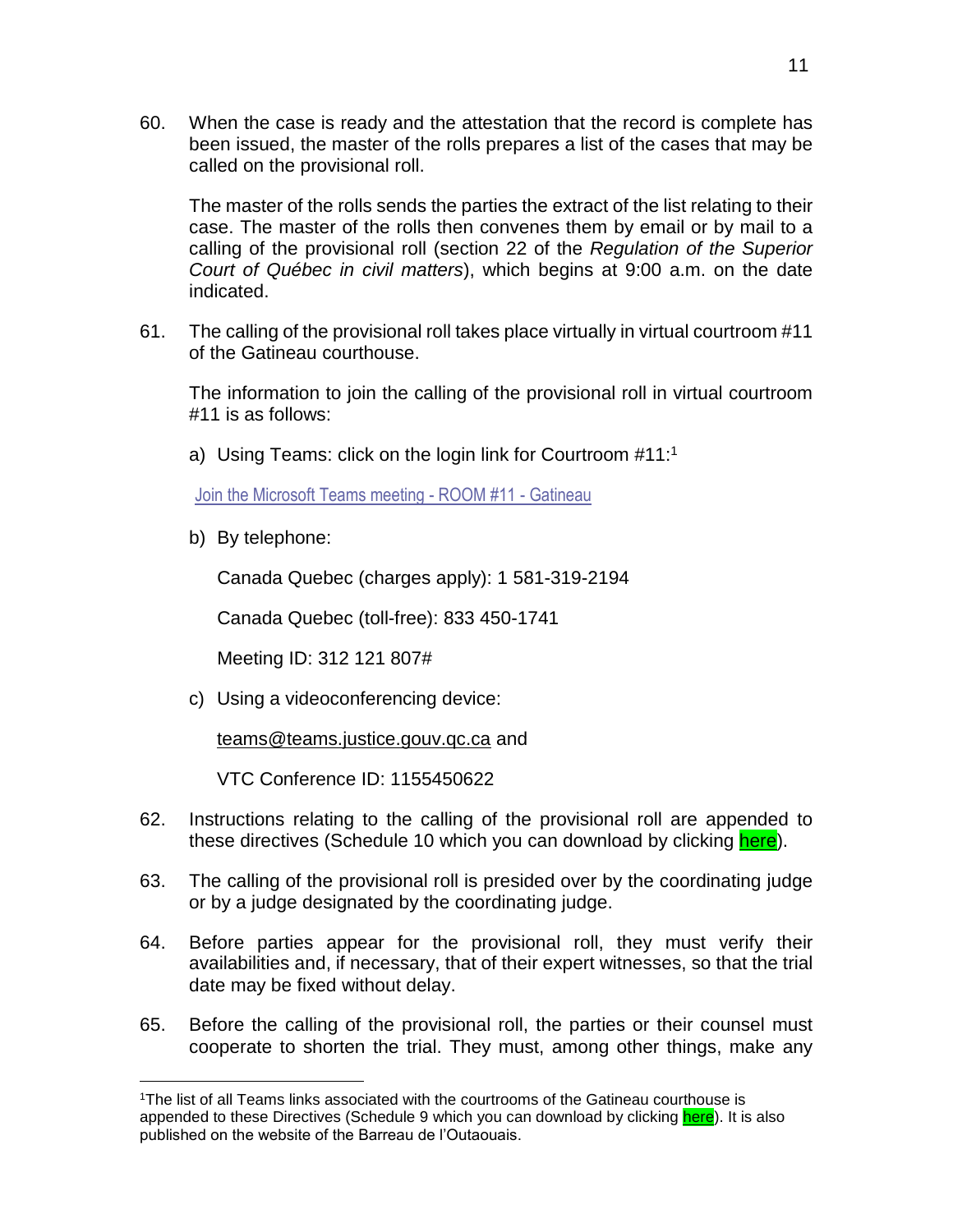suitable admissions.

- 66. In the five days following the calling of the provisional roll, counsel and unrepresented parties must inform their witnesses (ordinary and expert) of the trial date that was fixed during the calling of the provisional roll;
- 67. When a case is settled after it has been entered on a provisional roll, the parties must notify the master of the rolls as soon as possible at the following address:

# [maitredesroles-cs-gatineau@justice.gouv.qc.ca](mailto:maitredesroles-cs-gatineau@justice.gouv.qc.ca)

- 68. When all the parties wish to postpone a case entered on a provisional roll, they can avoid attending the provisional roll session by informing the master of the rolls by email no later than the day preceding the calling of the provisional roll.
- 69. The parties may postpone a case entered on the provisional roll three times. Any further postponement must be authorized by the coordinating judge. The request for postponement must then be communicated to the other parties and sent to the coordinating judge by email. It must state the file number, the names of the parties, the names of counsel, the grounds for the request for postponement, and whether the request is made by consent or whether it is contested.
- 70. Counsel taking part in the calling of the provisional roll must have actual knowledge of the case. He or she must be in a position to make admissions and make any other decision relating to the conduct of the proceedings. Failing this, parties in default may be subject to a sanction pursuant to article 342 C.C.P.
- 71. During the calling of the roll, the coordinating judge confirms that the case is ready for trial, that the request for setting down still reflects the reality of the case, and that it the matter is still contested.
- 72. The coordinating judge summarily discusses the appropriate means to simplify the hearing with the parties or their counsel. The coordinating judge may take all measures to ensure the sound management of the case in light of the court's resources and in compliance with the guiding principles of the *Code of Civil Procedure*.
- 73. If the case is ready and the parties can confirm their availabilities and those of their ordinary and expert witnesses, the coordinating judge fixes a trial date. When the anticipated duration of the hearing is 20 days or more, the coordinating judge sends the case to be fixed to the associate chief justice, after the calling of the provisional roll.
- 74. If counsel and unrepresented parties fail to attend a calling of the provisional roll, the coordinating judge may take all measures deemed necessary to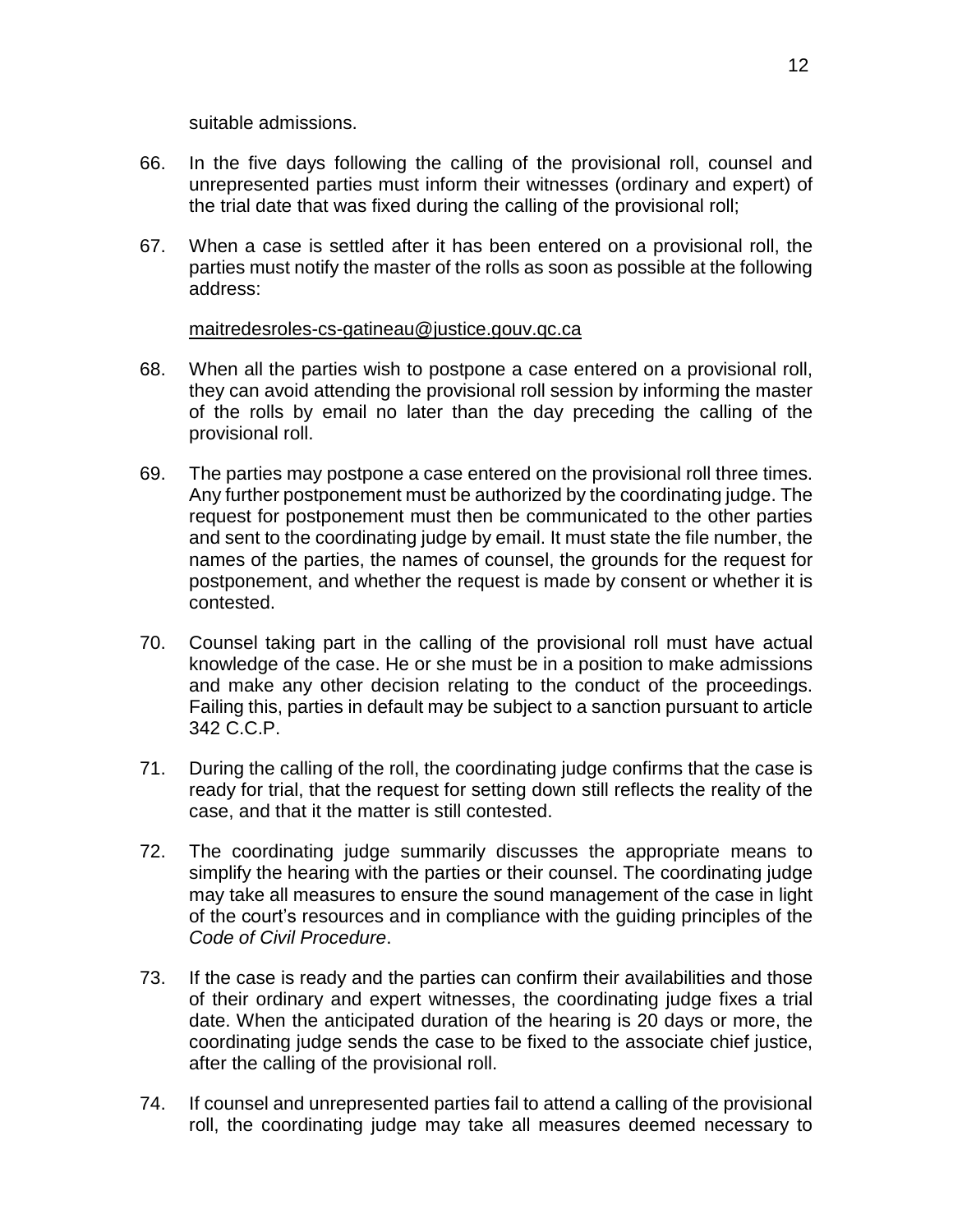ensure their participation. If counsel or unrepresented parties cannot be reached, the coordinating judge may strike the case from the provisional roll.

75. If, during the calling of the provisional roll, the parties or their counsel declare that the case is in the process of being settled, the coordinating judge may, at his or her discretion, strike the case or postpone it to a subsequent calling of the provisional roll.

# <span id="page-12-0"></span>**Pre-trial conference**

- 76. A request for a pre-trial conference in a case that is ready may be made only if the case appears on a provisional roll.
- 77. Pre-trial conferences may be fixed by the coordinating judge at his or her initiative or at the request of one of the parties.

# <span id="page-12-1"></span>**Updating a case between the calling of the provisional roll and the trial**

- 78. Any application in the course of a proceeding that does not affect the duration of the hearing may be presented during a practice session.
- 79. Any application likely to shorten or lengthen the duration of the hearing of a case that is already fixed must be sent to the coordinating judge. In such a case, the coordinating judge sends the parties the appropriate instructions to deal with the application.
- 80. Depending on the circumstances, the coordinating judge or the judge hearing the application may decide to cancel the hearing and require the parties to file a new request for setting down the case for trial and judgment by way of joint declaration.

# <span id="page-12-2"></span>**Request for postponement**

- 81. A request for postponement of a case fixed on the merits must be notified as soon as possible to the coordinating judge or the judge managing the week of the term during which the hearing is fixed.
- 82. A request for postponement of a case fixed in contested practice must be presented to the coordinating judge as soon as possible.

# <span id="page-12-3"></span>**Filing of pleadings and exhibits**

- 83. The text of pleadings and affidavits must be single-spaced and the font must be 12-point or equivalent.
- 84. Exhibits must be paginated and should preferably be bound. However, they should not be put in ring binders because this format prevents them from being placed in the filing system.
- 85. Under article 250 C.C.P., exhibits must be filed in the court office at least 15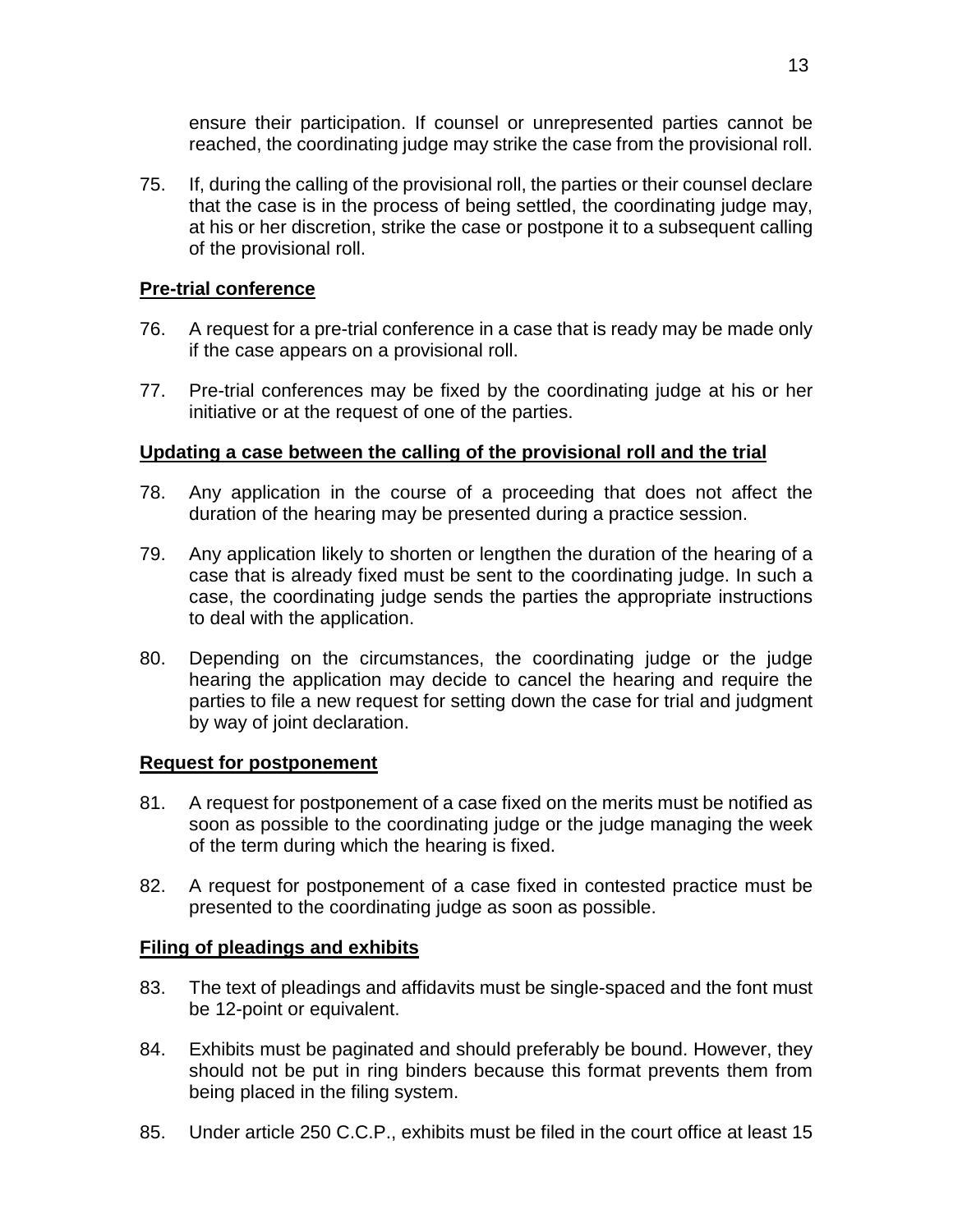days before the scheduled trial date or at least 3 days before that date if the trial is fixed in less than 15 days. The court may, however, require that exhibits and other evidence be delivered to it within the time it specifies.

- 86. However, exhibits invoked in support of an application in the course of a proceeding must be filed at the court office within the time limit set out in the specific directives for civil and family matters. Moreover, during the hearing of the application, the parties must have an electronic copy available for the court.
- 87. Pleadings and exhibits may be filed at the court office in person or by mail and, when permitted, through the Digital Court Office of Québec ("digital court office"), which was launched by the government of Quebec on June 15, 2020. In all cases, filing fees must be paid.
- 88. Certain pleadings can be filed through the digital court office, according to the list available on the Justice Quebec website, along with certain documents (forms, proof of notification, etc.), for civil, family, and commercial matters. You can reach the digital court office at the following email address: [https://gnjq.justice.gouv.qc.ca/en\Accueil.](https://gnjq.justice.gouv.qc.ca/en/Accueil)
- 89. Please note, however, that the digital court office cannot be used to file evidence (affidavits, exhibits, or other documents), other than evidence filed in support of the following pleadings:
	- $\triangleright$  An injunction;
	- $\triangleright$  A seizure before judgment;
	- $\triangleright$  An application for a special method of notification;
	- $\triangleright$  A proceeding in a non-contentious proceeding: only applications to appoint a provisional administrator or to reassess protective supervision;
	- $\triangleright$  In family matters: only joint applications and agreements;
	- $\triangleright$  An acquiescence to a claim;
	- $\triangleright$  An application to change district;
	- $\triangleright$  An application to extend or suspend time limits;
	- $\triangleright$  An application for a joinder of proceedings;
	- $\triangleright$  An application to authorize care.
- 90. To obtain information about how the digital court office functions and the rules governing its use, counsel and unrepresented parties are invited to visit the Justice Quebec website by clicking the following link: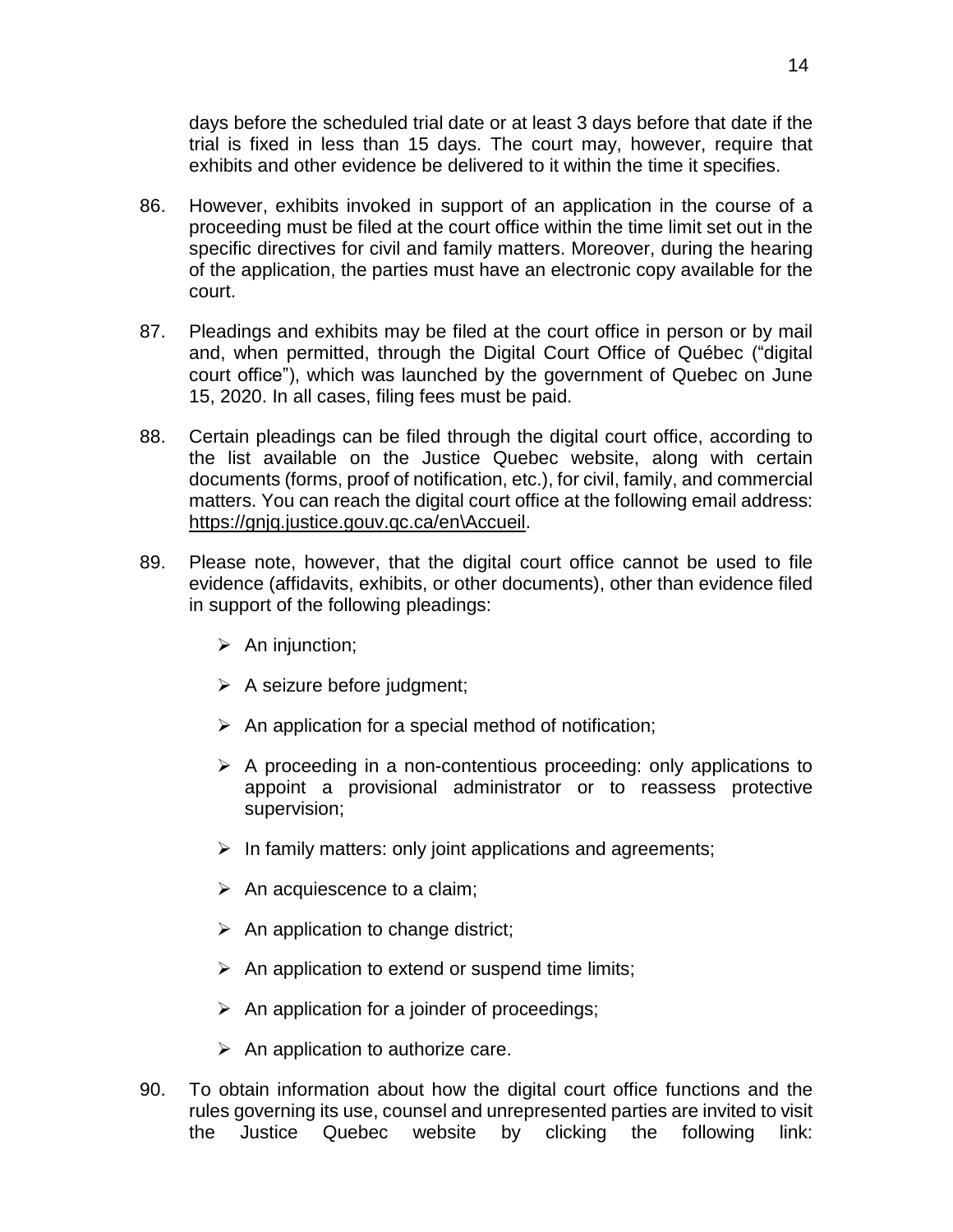#### [https://gnjq.justice.gouv.qc.ca/en\Accueil.](https://gnjq.justice.gouv.qc.ca/en/Accueil)

91. Pleadings without filing fees that are filed through the digital court office are deemed to have been filed on the day of their receipt, if they are filed on a working day between 8:30 a.m. and 4:30 p.m. Otherwise, they are deemed to have been filed on the following working day.

Pleadings with applicable filing fees are deemed to have been filed on the day of their receipt if the filing fees are paid within 2 working days following the reception of the payment notice. Otherwise, they are deemed to have been filed on the day of the payment of the filing fees.

- 92. Any pleading filed through the digital court office is printed and dated by court office personnel and is considered the official pleading in the record. Thus, when a pleading has been filed through the digital court office, counsel and unrepresented parties need not use other means of filing (e.g., mail or the boxes located at the courthouse).
- 93. Exhibits in support of pleadings that may be filed through the digital court office are also printed and filed in the record. Thus, when permitted exhibits are filed at the digital court office, counsel and unrepresented parties need not use other means of filing (e.g., mail or the boxes located at the courthouse).
- 94. Using the digital court office does not relieve a party from filing the original of an exhibit where the *Code of civil procedure* or the *Regulation of the Superior Court of Quebec in civil matters* or the *Regulation of the Superior Court in family matters* requires that the original of an exhibit be filed. Moreover, it is not possible to file a sealed document through the digital court office. Therefore, if the documents contain elements generally held to be confidential, they must be filed in the court office by mail or in person.

# <span id="page-14-0"></span>**Settlement conference**

- 95. Parties who wish to take part in a settlement conference must cooperate to request its holding as quickly as possible after the beginning of the proceeding. A request for a settlement conference may be made only if all parties have a genuine desire to settle the case and are willing to make compromises to do so.
- 96. Any request for a settlement conference made more than 30 days after the date of the hearing on the merits has been fixed must be authorized by the coordinating judge; such authorization will be given only in special circumstances.
- 97. Parties who request that a settlement conference be held must fill out the form for a Joint Request of the Parties for a Settlement Conference (Schedule 11 which you can download by clicking [here\)](https://coursuperieureduquebec.ca/fileadmin/cour-superieure/Districts_judiciaires/Gatineau/Annexes/version_anglaise/DIRECTIVES_-_SCHEDULE_11.docx) and submit it to the master of the rolls: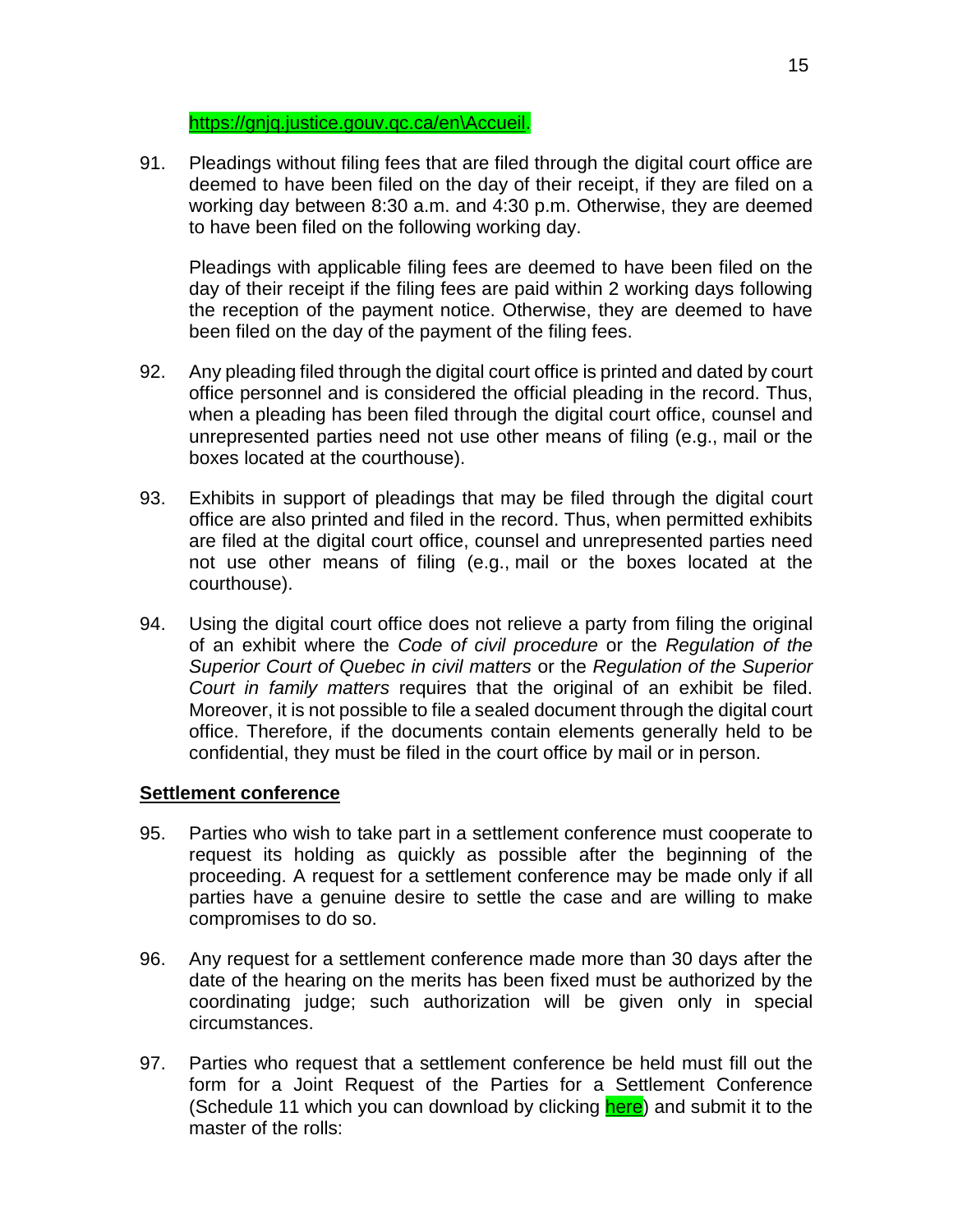#### [maitredesroles-cs-gatineau@justice.gouv.qc.ca](mailto:maitredesroles-cs-gatineau@justice.gouv.qc.ca)

98. A settlement conference may be held virtually or semi-virtually via the Microsoft Teams platform. The coordinating judge or the judge assigned to preside over the settlement conference will determine with the parties the appropriate manner to hold the conference, according to the circumstances of each case.

# <span id="page-15-0"></span>**Virtual and semi-virtual hearings (virtual courtrooms)**

- 99. Virtual courtrooms have been created using the Microsoft Teams platform in association with each courtroom of the Gatineau courthouse. A dedicated virtual courtroom has also been created for the preliminary calling of the roll in family practice. A permanent Teams link is assigned for each courtroom.
- 100. The list of Teams links to the virtual courtrooms and the link for the calling of the preliminary roll in family practice is appended to these directives (in PDF and Word format (Schedule 9 which you can download by clicking [here\)](https://coursuperieureduquebec.ca/fileadmin/cour-superieure/Districts_judiciaires/Gatineau/Annexes/version_anglaise/DIRECTIVES_-_SCHEDULE_9.pdf). This list is also published in PDF and Word format on the website of the Barreau de l'Outaouais.
- 101. Please note that in order to insert a Teams link in a Word document such as a notice of presentation or a notice to a witness, the link in question must be copy-pasted from the permanent Teams links list in the Word format.
- 102. It is not necessary to install the Teams application to join a virtual courtroom. It is possible to join a virtual courtroom by clicking on the Teams link associated with the relevant courtroom.
- 103. It is also possible to join a virtual courtroom by telephone. The telephone number and conference ID is listed under the Teams link for each virtual courtroom.
- 104. When a hearing takes place virtually or semi-virtually, a party who wants to call a witness must send that person a notice to a witness or a subpoena.

Two models of notices to witnesses are appended to these directives:

- (1) one model when the courtroom where the hearing will be held has already been identified by the time the notice is sent (Schedule 12 which you can download by clicking **here**); and
- (2) one model when the courtroom where the hearing will be held has not yet been identified by the time the notice is sent (Schedule 13 which you can download by clicking [here\)](https://coursuperieureduquebec.ca/fileadmin/cour-superieure/Districts_judiciaires/Gatineau/Annexes/version_anglaise/DIRECTIVES_-_SCHEDULE_13.docx). In such a case, the parties are informed no later than on the morning of the hearing of the courtroom number in which the hearing will be held. Then, the Teams link associated with the hearing is forwarded to the witness.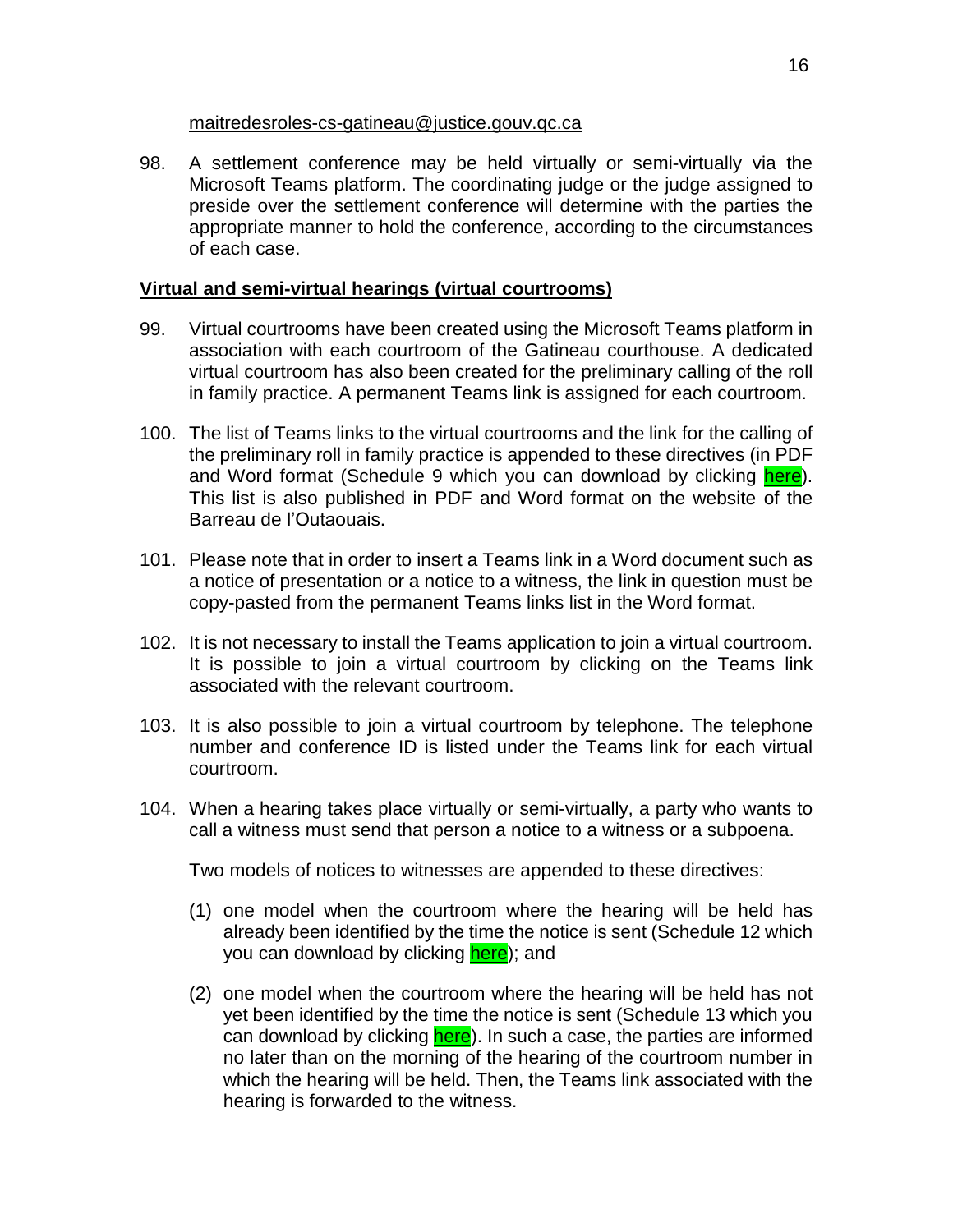An information document for the witnesses is also appended to these directives, in English and French (Schedule 14 which you can download by clicking [here\)](https://coursuperieureduquebec.ca/fileadmin/cour-superieure/Districts_judiciaires/Gatineau/Annexes/version_anglaise/DIRECTIVES_-_SCHEDULE_14.pdf).

- 105. When the courtroom has already been identified, counsel or the party who is calling the witness must include the Teams link associated with the courtroom in the notice to the witness (by copy-pasting the appropriate link from the list of permanent Teams links for the Gatineau courthouse, Word version).
- 106. When a person testifies by videoconference, the party who called the witness must provide him or her in advance with the exhibits in respect of which his or her testimony is required or be able to quickly provide them electronically before his or her testimony.
- 107. A party or counsel who wishes to present exhibits or other documents to a witness during a cross-examination must be able to send them electronically before or during the cross-examination.
- 108. A party may also call a witness by subpoena, especially if the party expects that the witness will not take part in the hearing voluntarily. The model prepared by Justice Quebec (which you can download by clicking [here\)](https://www.justice.gouv.qc.ca/fileadmin/user_upload/contenu/documents/En__Anglais_/centredoc/formulaires/vos-differends/sj282-a.pdf) allows the party to specify whether the testimony will be delivered at the courthouse or technologically.

If the testimony is expected to be delivered virtually, the subpoena must state that the witness is required to contact counsel or the unrepresented party requesting the witness's testimony prior to the hearing to obtain the information required to connect to the virtual courtroom and, where relevant, to determine how the documents the witness is expected to have in hand may be sent to the parties and the court.

#### <span id="page-16-0"></span>**Cases set down on the merits**

- 109. Cases set down for a hearing on the merits are actively managed by the case management judge for the cases fixed on the merits.
- 110. The case management judge discusses the conditions related to the holding of a hearing with counsel and unrepresented parties and issues the appropriate instructions according to the circumstances of each case. He or she then determines whether the case will be heard in person, virtually, or semi-virtually.
- 111. At least 14 days before the hearing, the parties must send to the case management judge a detailed joint trial plan that lays out: the issues still in dispute and the conclusions sought by each party; the admissions; the anticipated objections; the order of presentation of the evidence; the names of the witnesses being called to testify; the preferred manner of their testimony (in person or virtually); and the planned duration of their testimony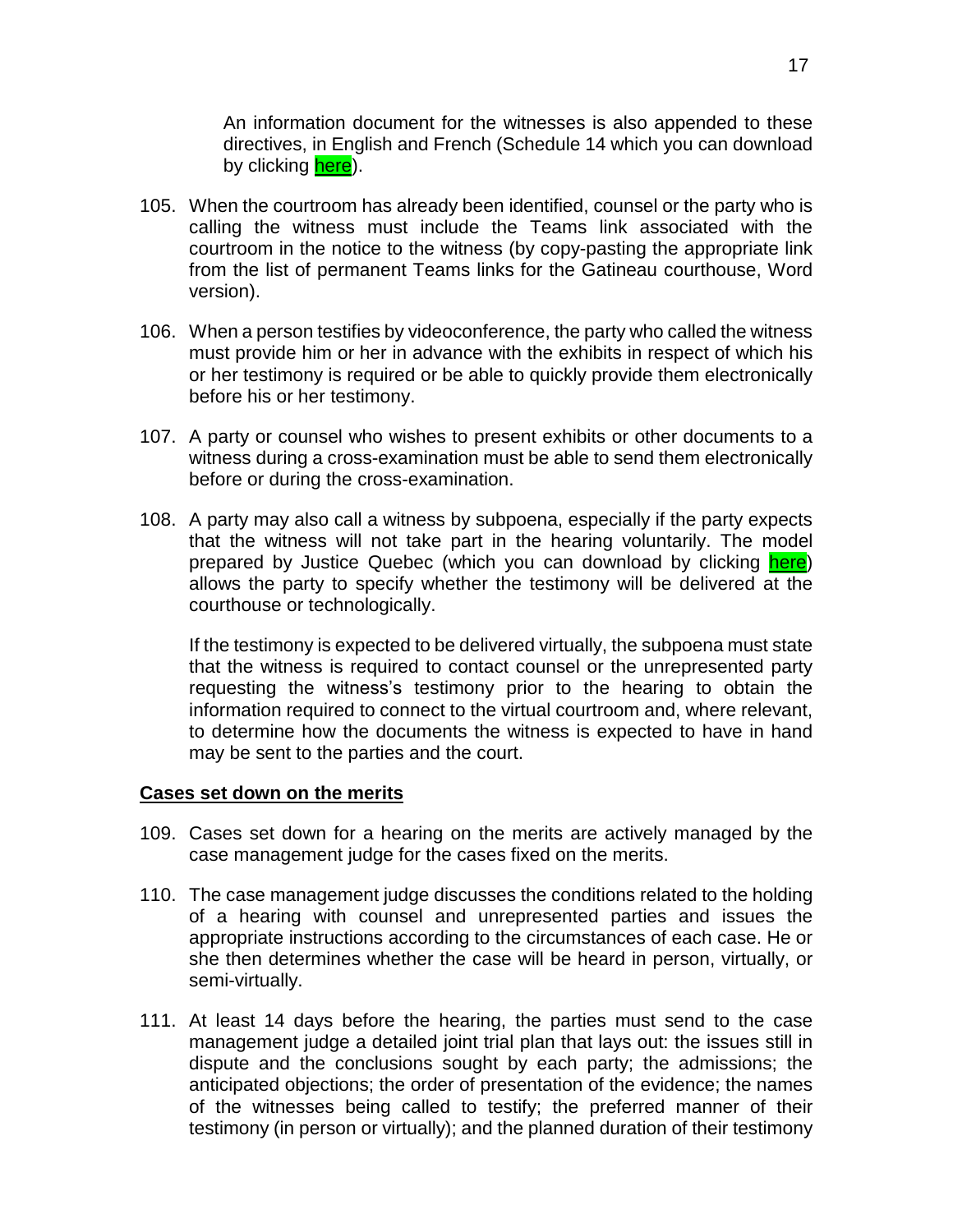(including cross-examination and re-examination). The trial plan must be prepared based on the model appended to these directives (Schedule 15 which you can download by clicking [here\)](https://coursuperieureduquebec.ca/fileadmin/cour-superieure/Districts_judiciaires/Gatineau/Annexes/version_anglaise/DIRECTIVES_-_SCHEDULE_15.docx).

- 112. The parties must promptly inform the case management judge, or the coordinating judge if they have not yet had any communication with the case management judge, of any settlement reached. When an agreement must be homologated by the court, it is sent to the case management judge or, if that judge has not yet been identified, the coordinating judge.
- 113. Any request for postponement must be addressed to the case management judge or, if he or she has not yet been identified, to the coordinating judge, and must state the file number, the names of the parties, the grounds for the request for postponement, and the position of the opposing party.
- 114. For reasons of limited judicial resources and proportionality, the parties must cooperate to avoid calling a witness unnecessarily at the trial.
- 115. At trial, the parties must respect the hearing time stated in the request for setting down the trial or imposed by the court, on penalty of sanction (article 342 C.C.P.).
- 116. The court may refuse to hear a witness if the evidence is irrelevant (articles 18, 19, 20 and 280 C.C.P. and article 2857 C.C.Q.).
- 117. Witnesses are entitled to the protection of the court (article 278 C.C.P.).
- 118. When raising an objection to the evidence, the party must state the legal basis for the objection.
- 119. The court may on its own initiative shorten the trial (article 158 C.C.P.).
- 120. The court may exceptionally exempt a party from paying, in whole or in part, the costs prescribed for each day of the hearing on the merits due to his or her financial situation (article 339 C.C.P.).

# <span id="page-17-0"></span>**DIRECTIVES SPECIFIC TO CIVIL MATTERS**

#### <span id="page-17-1"></span>**Judge in chambers**

- 121. A party who intends to submit an application which requires immediate intervention and does not require the presentation of evidence (article 69 C.C.P.) must first contact the coordinating judge to inform him or her of her intent, and to obtain the name of the judge in chambers.
- 122. Except in special circumstances (e.g., seizure before judgment), the party making the application must notify the opposing party that an application requiring immediate intervention will be presented to the judge in chambers.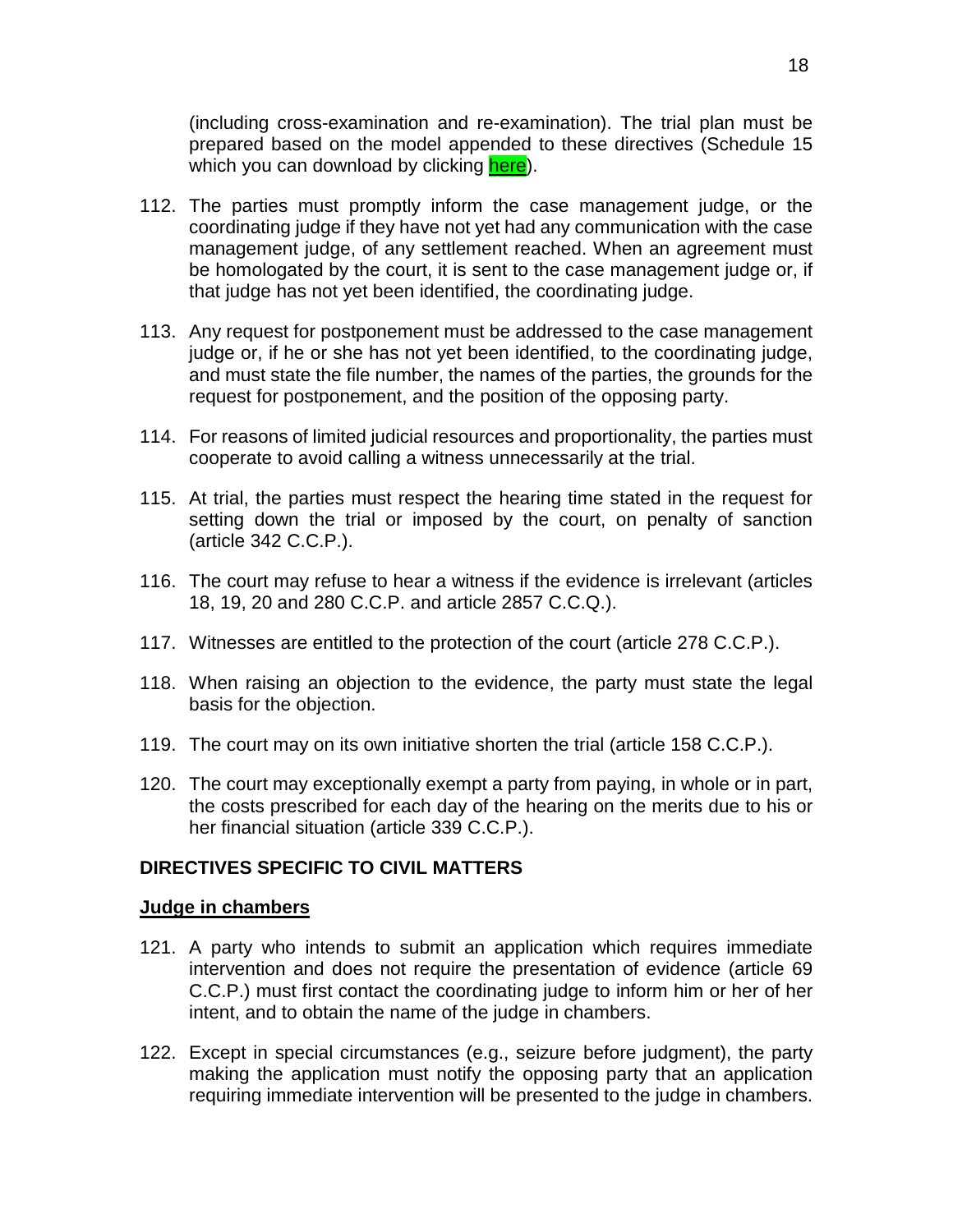123. The party intending to present such an application must first pay the filing fees and have a file opened at the court office. The party must then communicate with the office of the judge in chambers or the coordinating judge to obtain instructions regarding the application process.

### <span id="page-18-0"></span>**Civil practice sessions**

- 124. During the regular judicial year (September to June), practice sessions are held every second Monday (or Tuesday if Monday is a holiday). A special schedule applies in July and August. The schedule of practice sessions is appended to these directives (Schedule 16 which you can download by clicking [here\)](https://coursuperieureduquebec.ca/fileadmin/cour-superieure/Districts_judiciaires/Gatineau/Annexes/version_anglaise/DIRECTIVES_-_SCHEDULE_16.docx).
- 125. Unless the coordinating judge decides otherwise, all practice sessions are held virtually.

# <span id="page-18-1"></span>**Applications in the course of a proceeding**

- 126. All applications in the course of a proceeding must be presented during a practice session.
- 127. Exhibits supporting an application must be grouped and each exhibit must have its own backing.
- 128. It is recommended that the parties file a draft judgment.
- 129. The calling of the roll for each civil practice session is held at 9:00 a.m. in virtual courtroom #3 and is presided by a judge. Instructions relating to the calling of the provisional roll of a civil practice session are appended to these Directives (Schedule 17 which you can download by clicking [here\)](https://coursuperieureduquebec.ca/fileadmin/cour-superieure/Districts_judiciaires/Gatineau/Annexes/version_anglaise/DIRECTIVES_-_SCHEDULE_17.docx).
- 130. Except in an emergency, only applications in the course of a proceeding accompanied by proof of notification, as well as exhibits and other documents that the party intends to bring to the attention of the court (affidavits and others) that were filed in the record at least two working days prior to the practice session (**no later than 4:30 p.m. on the Wednesday preceding the practice session**) are entered on the roll. Any request to add an application on the roll is dealt with by the judge presiding over the calling of the roll. A party objecting to an application must file the exhibits and other evidence he or she intends to bring to the attention of the court no later than **noon on the working day preceding the practice session (12:00 p.m. Friday).**
- 131. The notice of presentation of an application in the course of a proceeding must include the Teams link for courtroom #3 and must be prepared according to the model provided in Schedule 18 which you can download by clicking [here.](https://coursuperieureduquebec.ca/fileadmin/cour-superieure/Districts_judiciaires/Gatineau/Annexes/version_anglaise/DIRECTIVES_-_SCHEDULE_18.docx)
- 132. Parties who, by consent, wish to postpone an application entered on the roll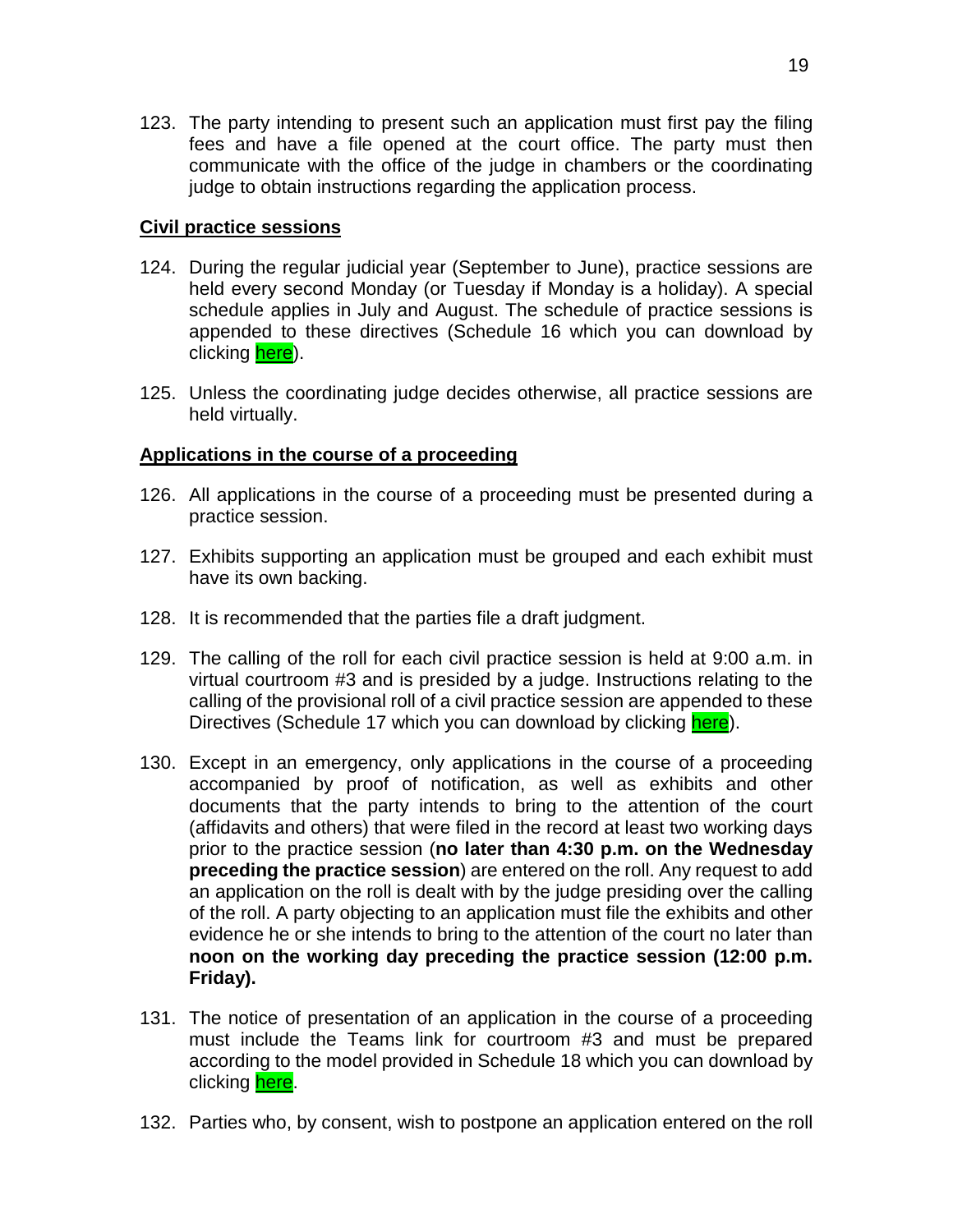of a practice session may avoid attending the calling of the roll by informing the court of the postponement no later than 12:00 p.m. on the working day prior to the session, at the following address:

#### [rolecourdepratique.gatineau@justice.gouv.qc.ca](mailto:rolecourdepratique.gatineau@justice.gouv.qc.ca)

- 133. Unless authorized by the court, an application in the course of a proceeding that has been postponed three times is struck from the roll.
- 134. Cases are called one after another, in accordance with their number on the roll. Counsel and unrepresented parties may speak only when their case is called. Counsel who have more than one case on the practice roll must inform the judge presiding the calling of the roll as soon as the first case in which they are acting is called. If counsel for the party who filed the application in the course of a proceeding, or the unrepresented applicant, does not attend the calling of the roll, the case is struck from the roll.
- 135. During the calling of the roll, applications where the expected duration of the hearing is two hours or less (including the judge's reading time) that are ready are heard in a virtual courtroom designated by the judge presiding over the calling of the roll. Counsel who have more than one application on the roll must report to the case management room (virtual courtroom #3) after the hearing of each application in which he or she is acting.
- 136. If the parties do not agree on the duration of the hearing of an application in the course of a proceeding, the disagreement may be submitted to the court by way of a case management notice. The party who contends that the hearing will require more than two hours (including the judge's reading time) files a draft Joint Declaration to Fix a Hearing of More than Two Hours. If the judge presiding the session determines that the hearing will require more than two hours, the parties must complete the joint declaration and send it to the coordinating judge who will fix the date.
- 137. An application that cannot be heard because of the volume of cases on the roll is postponed to a subsequent practice session or to any other date determined by the coordinating judge. As needed, the judge presiding over the calling of the roll makes the appropriate orders to preserve the rights of the parties.
- 138. Cases that are not ready will be managed by the judge presiding over the calling of the roll.
- 139. During the calling of the roll, applications for which the expected duration of the hearing is two hours or more (including the judge's reading time) are managed by the judge presiding over the session. These files are set down for hearing by the coordinating judge after the parties have completed and filed the Joint Declaration to Fix a Hearing of More than Two Hours form that is appended to these Directives (Schedule 7 which you can download by clicking [here\)](https://coursuperieureduquebec.ca/fileadmin/cour-superieure/Districts_judiciaires/Gatineau/Annexes/version_anglaise/DIRECTIVES_-_SCHEDULE_7.docx).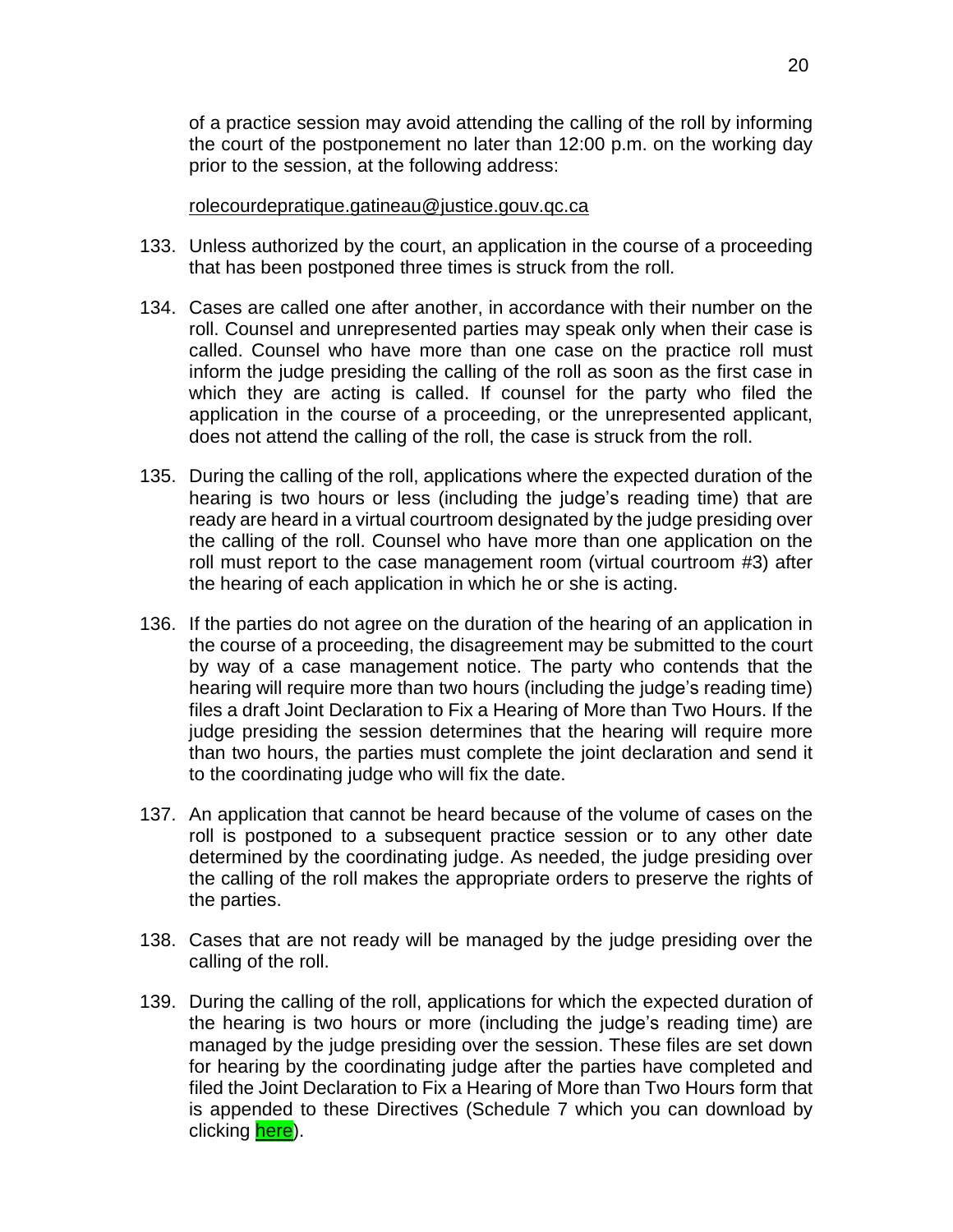- 140. The hearing of an application to dismiss (article 51 C.C.P. or article 168 C.C.P.) may not last more than one day, unless the court authorizes a longer hearing.
- 141. Any application in the course of a proceeding seeking a ruling on objections must be accompanied by a document grouping the objections by subject and undertakings at issue and must indicate the time required to deal with them.
- 142. *An Act to improve justice accessibility and efficiency*, *in particular to address consequences of the COVID-19 pandemic* (Bill 75), which came into effect on December 11, 2020, allows the judge to decide the following applications on the face of the record (without a hearing):
	- An application to dismiss for abuse which lacks a reasonable chance of success or which is abusive (paragraph 2, article 52 C.C.P.);
	- An application to dismiss which lacks a reasonable chance of success (article 168 C.C.P.);
	- An application to rule on objections raised during a written or oral examination preliminary to the hearing (articles 223 and 228 C.C.P.);
	- An application respecting undertakings to disclose documents resulting from an examination (paragraph 4, article 221 C.C.P.);
- 143. An application in the course of a proceeding may be contested only orally, unless the court authorizes a written contestation, particularly when it is permitted to rule on the face of the record. During the hearing, any party may submit relevant evidence (article 101 C.C.P.) while respecting the guiding principles (article 17 *et seq*. C.C.P.).
- 144. When an application in the course of a proceeding is heard, counsel and unrepresented parties must have at their disposal electronic versions of the application, of the evidence filed in support of the application, and of their authorities so that they may send them quickly to the judge presiding the hearing, if needed.
- 145. A person must be served formal notice to find new counsel or to inform the parties of his or her intention to self-represent if his or her counsel has ceased representing him or her or if counsel's mandate was revoked. If the person fails to appoint new counsel, he or she is presumed to continue the proceeding as though not represented. The party will not be in default if he or she complies with the case protocol or the next steps that have been ordered (article 192 C.C.P.).

# <span id="page-20-0"></span>**DIRECTIVES SPECIFIC TO FAMILY MATTERS**

# <span id="page-20-1"></span>**Judge in chambers**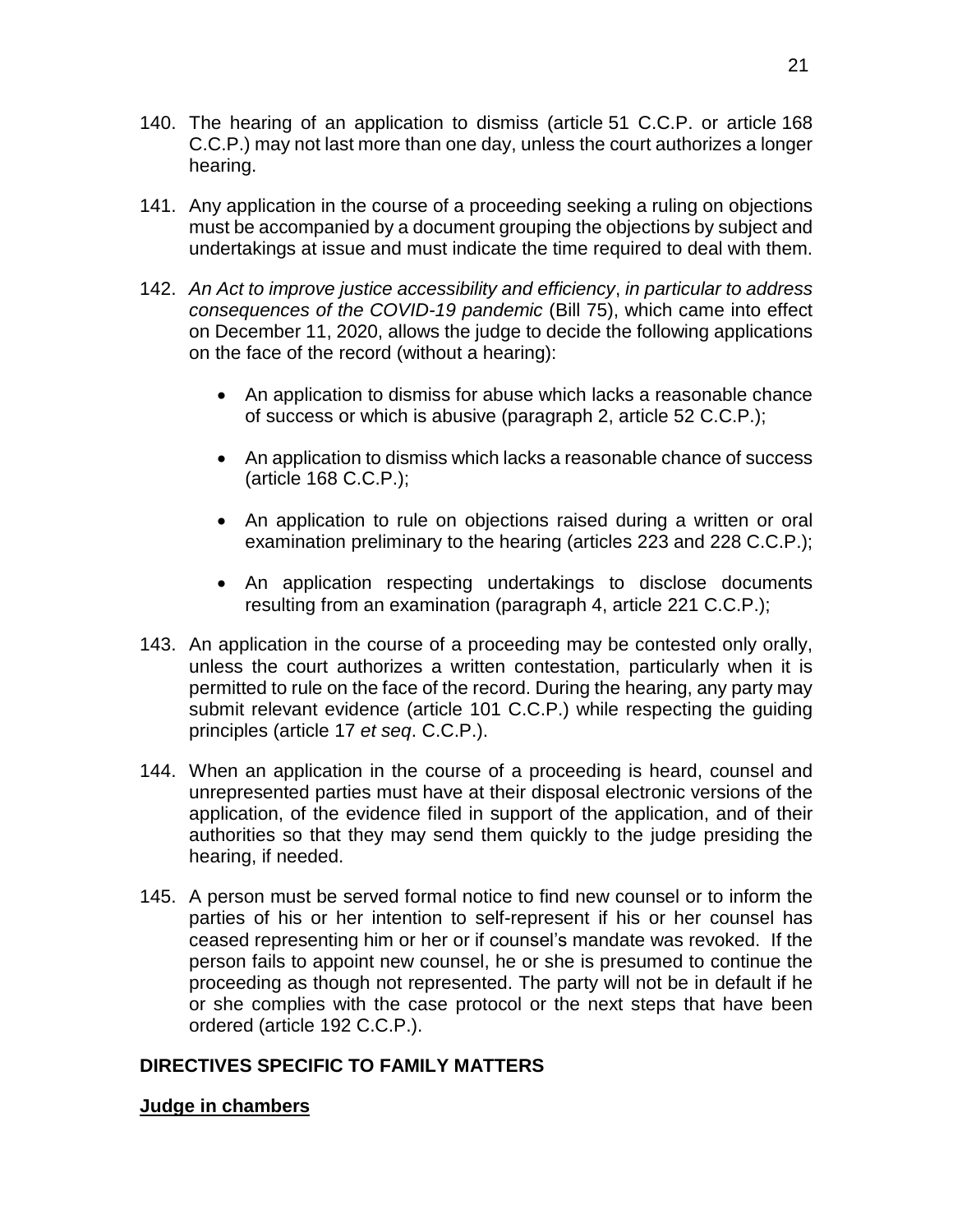- 146. A party who intends to submit an application which requires immediate intervention and does not require the presentation of evidence (article 69 C.C.P.) must first contact the coordinating judge to inform him or her of her intent, and to obtain the name of the judge in chambers.
- 147. Except in special circumstances, the party making the application must notify the opposing party that an application requiring immediate intervention will be presented to the judge in chambers.
- 148. The party intending to present such an application must first pay the filing fees and have a file opened at the court office. The party must then communicate with the office of the judge in chambers or the coordinating judge to obtain instructions regarding the application process.

#### <span id="page-21-0"></span>**Family practice sessions**

- 149. During the regular judicial year (September to June), family practice sessions are held every second Tuesday (or Wednesday if Monday is a holiday). A special schedule applies in July and August. The schedule of practice sessions is appended to these directives (Schedule 19 which you can download by clicking [here\)](https://coursuperieureduquebec.ca/fileadmin/cour-superieure/Districts_judiciaires/Gatineau/Annexes/version_anglaise/DIRECTIVES_-_SCHEDULE_19.docx). The preliminary calling of the roll takes place at 9:30 a.m. on the day preceding each practice session.
- 150. Applications in the course of a proceeding in family matters are addressed in two steps - the preliminary calling of the roll and the practice session – as follows:
	- $\triangleright$  The preliminary calling of the roll begins at 9:30 a.m. the day preceding the family practice session in the virtual courtroom created specifically for this purpose, the link for which can be found in the list of Teams links for the courthouse (Schedule 9 which you can download by clicking [here\)](https://coursuperieureduquebec.ca/fileadmin/cour-superieure/Districts_judiciaires/Gatineau/Annexes/version_anglaise/DIRECTIVES_-_SCHEDULE_9.pdf). Participation in the preliminary calling of the roll is mandatory. To comply with *in camera* hearings in family matters, unrepresented parties must appear in the courtroom for the preliminary calling of the roll at 8:30 a.m. to register their attendance and receive instructions from the special clerk for their participation in the preliminary calling of the roll;
	- $\triangleright$  The practice session is held the following day and the session is managed by a judge sitting in virtual courtroom #3.
- 151. Unless the coordinating judge decides otherwise, all practice sessions are held virtually.
- 152. The hearing room for the preliminary calling of the roll opens at 8:30 a.m. for the following purposes:
	- Counsel who wish to add an application to the roll must make the request to the special clerk before the beginning of the preliminary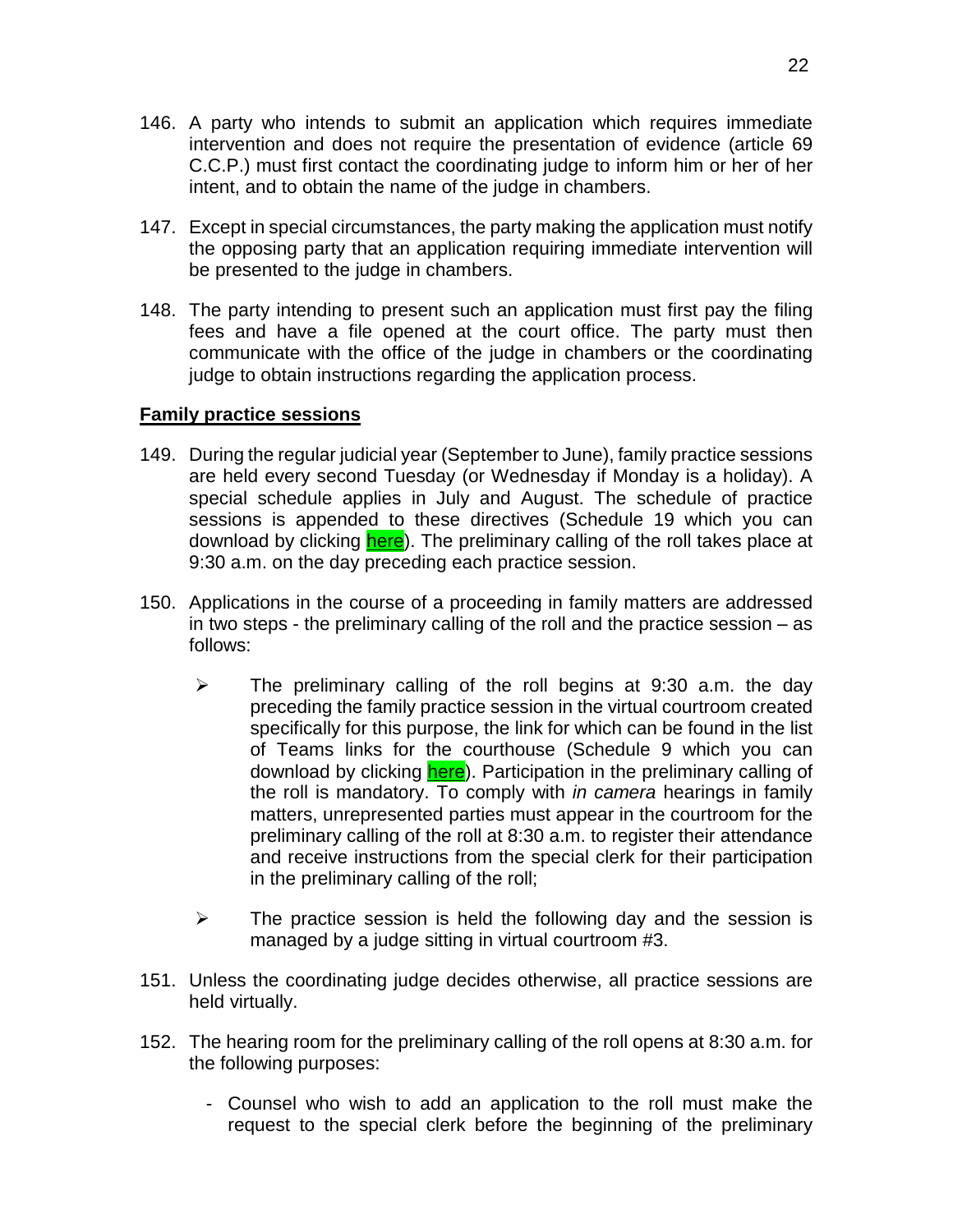calling of the roll;

- Parties who wish to postpone an application entered on the roll must inform the special clerk before the beginning of the preliminary calling of the roll if they have not already informed him via an email;
- Unrepresented parties must register their attendance with the special clerk before the beginning of the preliminary calling of the roll. The special clerk gives them instructions to join the hearing room at the appropriate time when their file is called to the roll.

# *Procedure for the preliminary calling of the roll*

- <span id="page-22-0"></span>153. Counsel and unrepresented parties who have cases entered on the preliminary roll of a family practice session must attend the preliminary calling of the roll.
- 154. However, parties may, by consent, postpone an application entered on the roll of practice and avoid participating in the preliminary calling of the roll by informing the court of the postponement no later than 12:00 p.m. on the working day preceding the practice session at the following address:

rolecourdepratique.gatineau@justice.gouv.qc.ca

- 155. An application may not be postponed more than three times without authorization from the judge or special clerk. Failing authorization, any application postponed three times that has not been the subject of an application for postponement is struck from the roll.
- 156. Instructions relating to the preliminary calling of the provisional roll of a family practice session are appended to these Directives (Schedule 27).
- 157. Cases are called one after another, in accordance with their number on the roll. Counsel and unrepresented parties may speak only when their case is called. When counsel for the party who filed the application in the course of a proceeding or the unrepresented applicant does not attend the preliminary calling of the roll, the case is struck from the roll.

#### **Applications for custody and support involving** *de facto* **spouses that are not accompanied by applications in the course of a proceeding**

158. Originating applications whose conclusions pertain exclusively to a support obligation, child custody, or related measures are not subject to the obligation to establish a case protocol.

They may be presented *pro forma* at a practice session and must be served at least than ten days before the date of presentation (article 411 C.C.P.). Parents may join this application with applications relating to patrimonial rights arising from their community of life (412 C.C.P.).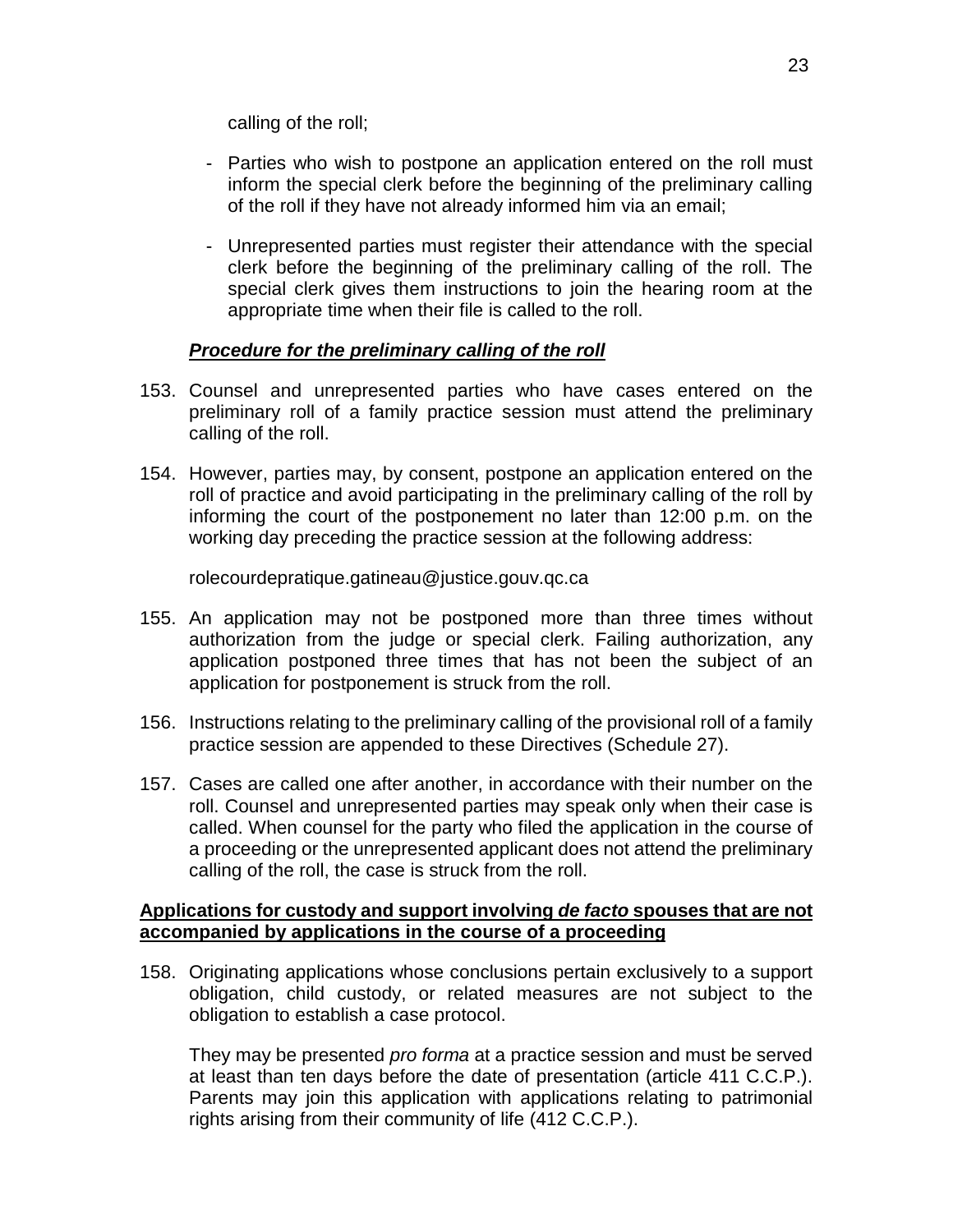159. When presented, these applications are postponed *sine die* if they are not accompanied by an application in the course of a proceeding or any other notice of case management. They are the entered on the contested practice roll in compliance with the provisions set out below.

#### <span id="page-23-0"></span>**Applications in the course of a proceeding that do not require testimonial evidence and where the expected duration of the hearing (including the judge's reading time) is more than two hours**

- 160. All applications in the course of a proceeding (case management notices, safeguard applications, and other applications not requiring testimonial evidence) must be presented at a family practice session.
- 161. Except in an emergency, only applications in the course of a proceeding accompanied by proof of notification, as well as exhibits and other documents that the party intends to bring to the attention of the court (affidavits and others) that were filed in the record at least two working days prior to the practice session (**no later than 4:30 p.m. on the Thursday preceding the practice session**) are entered on the preliminary roll. Any request to be added to the roll is dealt with by the special clerk presiding over the preliminary calling of the roll.
- 162. However, applications by consent cannot be entered on the role of practice; They must be filed at the court office by mail or in person or through the digital court office, and they must be accompanied by the following forms:
	- Agreement determining safeguard support (Schedule 20 which you can download by clicking [here\)](https://coursuperieureduquebec.ca/fileadmin/cour-superieure/Districts_judiciaires/Gatineau/Annexes/version_anglaise/DIRECTIVES_-_SCHEDULE_20.docx) along with the application to homologate an agreement (Schedule 24 which you can download by clicking [here\)](https://coursuperieureduquebec.ca/fileadmin/cour-superieure/Districts_judiciaires/Gatineau/Annexes/version_anglaise/DIRECTIVES_-_SCHEDULE_24.docx);
	- Safeguard agreement suspending support (Schedule 21 which you can download by clicking [here\)](https://coursuperieureduquebec.ca/fileadmin/cour-superieure/Districts_judiciaires/Gatineau/Annexes/version_anglaise/DIRECTIVES_-_SCHEDULE_21.docx) along with an application to homologate an agreement (Schedule 24 which you can download by clicking [here\)](https://coursuperieureduquebec.ca/fileadmin/cour-superieure/Districts_judiciaires/Gatineau/Annexes/version_anglaise/DIRECTIVES_-_SCHEDULE_24.docx);
	- Application to extend a safeguard order (Schedule 22 which you can download by clicking [here\)](https://coursuperieureduquebec.ca/fileadmin/cour-superieure/Districts_judiciaires/Gatineau/Annexes/version_anglaise/DIRECTIVES_-_SCHEDULE_22.docx) along with an application to homologate an agreement (Schedule 24 which you can download by clicking [here\)](https://coursuperieureduquebec.ca/fileadmin/cour-superieure/Districts_judiciaires/Gatineau/Annexes/version_anglaise/DIRECTIVES_-_SCHEDULE_24.docx);
	- Application to appoint counsel for the child (Schedule 23 which you can download by clicking **here**) along with an application to homologate an agreement (Schedule 24 which you can download by clicking [here\)](https://coursuperieureduquebec.ca/fileadmin/cour-superieure/Districts_judiciaires/Gatineau/Annexes/version_anglaise/DIRECTIVES_-_SCHEDULE_24.docx);
	- Application to homologate an agreement of any type (Schedule 24 which you can download by clicking [here\)](https://coursuperieureduquebec.ca/fileadmin/cour-superieure/Districts_judiciaires/Gatineau/Annexes/version_anglaise/DIRECTIVES_-_SCHEDULE_24.docx);
	- Application to set down for judgment by default (Schedule 24 which you can download by clicking [here\)](https://coursuperieureduquebec.ca/fileadmin/cour-superieure/Districts_judiciaires/Gatineau/Annexes/version_anglaise/DIRECTIVES_-_SCHEDULE_24.docx);
- 163. Joint applications and applications on consent accompanied with the exhibits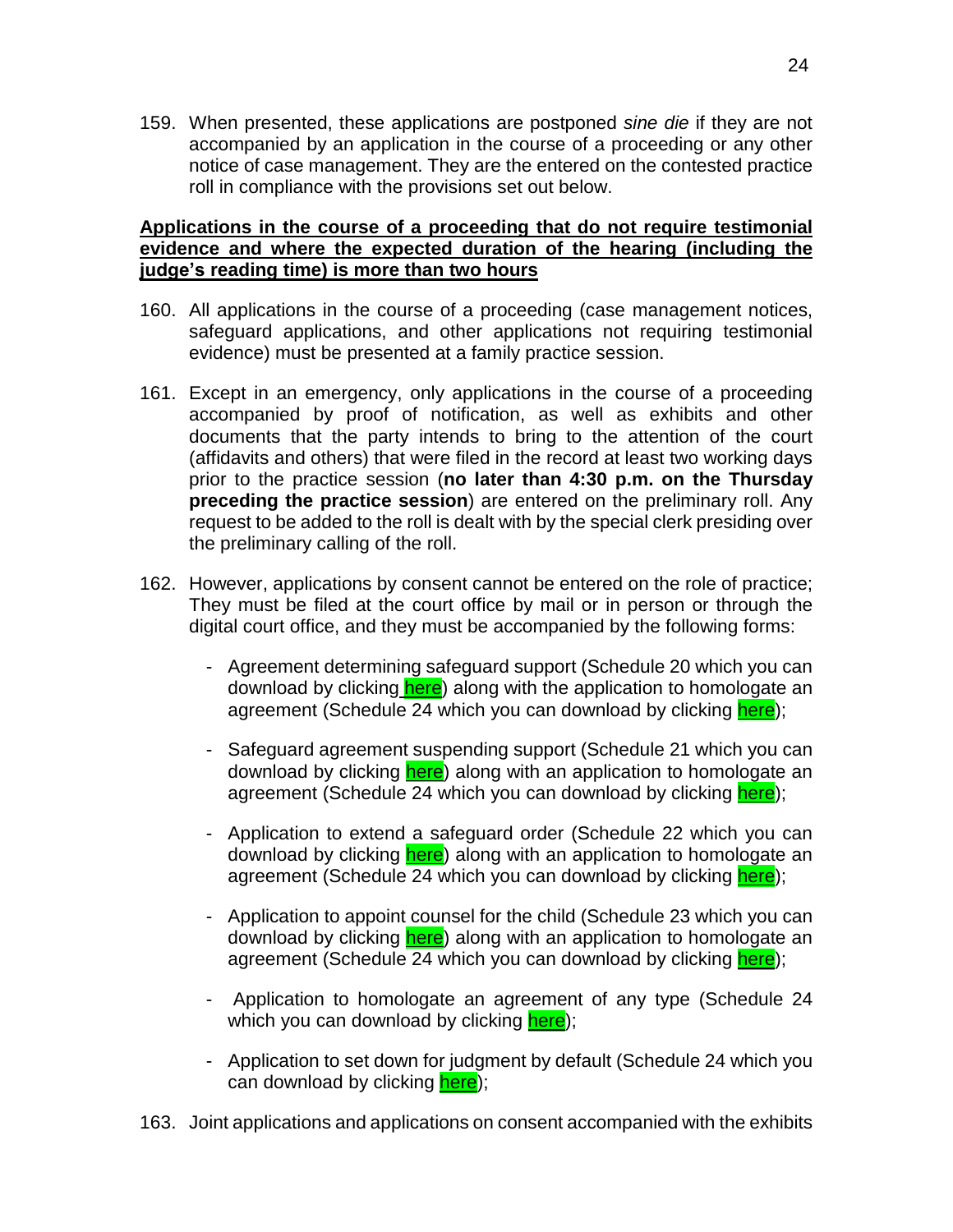filed in their support can be filed in the digital court office. However, using the digital court office does not relieve a party from filing the original of an exhibit where the *Code of civil procedure* or the *Regulation of the Superior Court of Quebec in civil matters* or the *Regulation of the Superior Court in family matters* requires that the original of an exhibit be filed.

- 164. Exhibits in support of a safeguard demand or a case management notice cannot be filed in the digital court office.
- 165. All documents (applications, affidavits, exhibits, authorities) relating to a contested file presented at a practice session must be deposited in the box installed for that purpose at the court office. Applications for homologation and demands on consent must not be filed in that box.
- 166. Applications made by way of a case management notice must set out the conclusions sought using numbered paragraphs.
- 167. A psychosocial expertise cannot be obtained merely by consent of the parties. It must be authorized by the Court. When an order to conduct a psychosocial expertise is made, the parties must complete the Consent to Psychosocial Evaluation and the Consultation of Records form appended to these directives, which includes the contact list (Schedule 25 which you can download by clicking [here\)](https://coursuperieureduquebec.ca/fileadmin/cour-superieure/Districts_judiciaires/Gatineau/Annexes/version_anglaise/DIRECTIVES_-_SCHEDULE_25.docx). These forms must be submitted to the judge who made the order, not directly to the expert evaluation services at the Centre intégré de santé et de services sociaux de l'Outaouais (CISSSO).
- 168. When a psychosocial assessment has been ordered, the parties must notify the coordinating judge if an agreement is reached or if circumstances occur that make it unnecessary to prepare the assessment.
- 169. It is recommended that parties file a draft judgment.

#### *Application for safeguard measures*

- 170. Applications for a safeguard order pertaining to support obligations, child custody, or related provisional measures may not be presented less than 10 days after the originating application has been served, as required by article 411 C.C.P.
- 171. As required by article 413 C.C.P., the party seeking support for himself or herself must file an income and expense statement and a balance sheet (Form III) at the court office at least 10 days before the application is to be presented. The defending party must file his or her own income and expense statement and balance sheet at least five days before the application is to be presented.
- 172. The parties adduce their evidence by way of detailed affidavits in accordance with the *Regulation of the Superior Court of Québec in family matters.*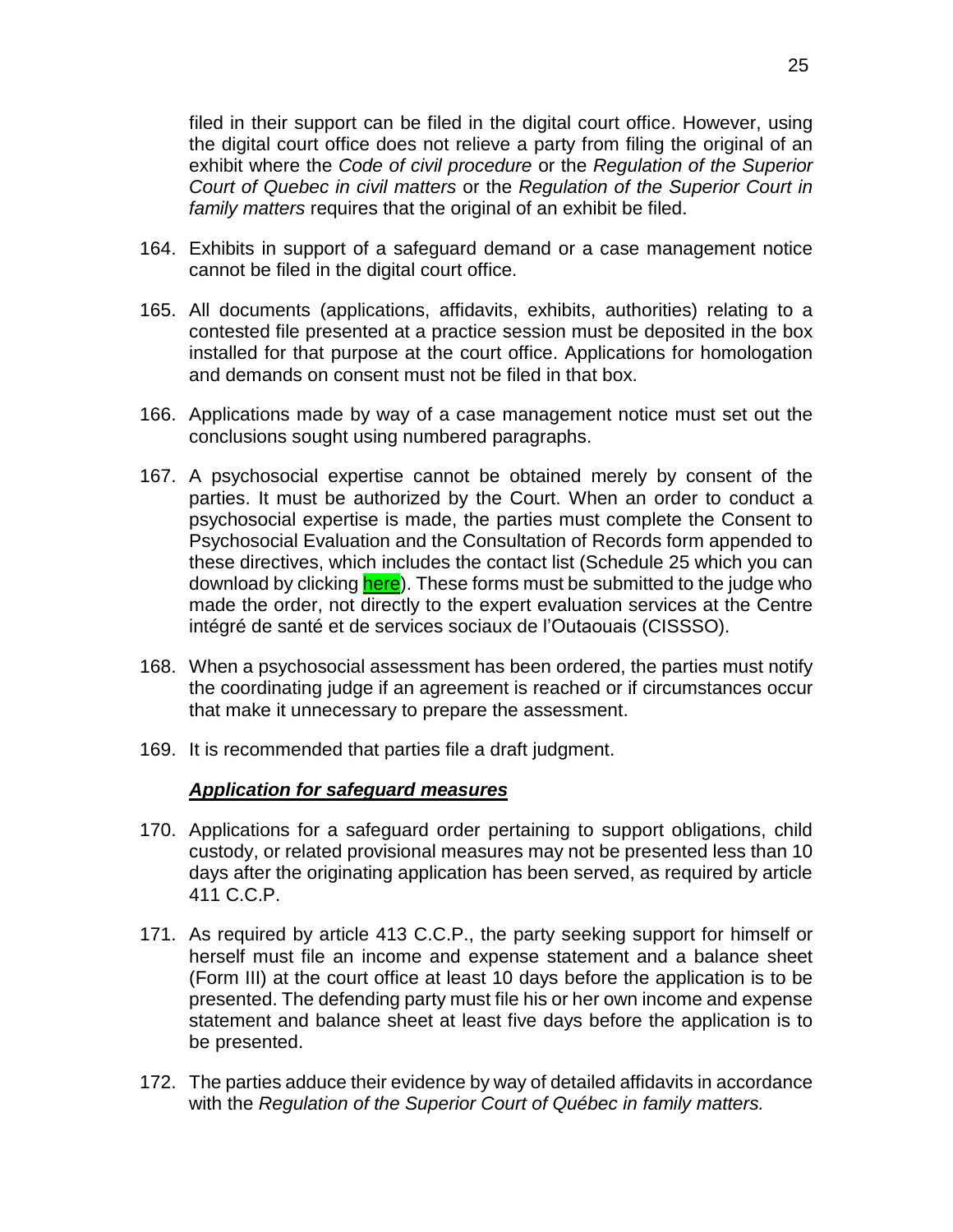- 173. An applicant party must file an affidavit in support of an application for a safeguard order. The opposing party may file an affidavit in response, and the applicant party may file an affidavit in reply. The filing of any other affidavit must be authorized by the court.
- 174. The application for a safeguard order and the affidavit filed in response will be a **maximum of 4 pages each, excluding the conclusions**. An affidavit in reply will be a **maximum of two pages**.
- 175. Exhibits must be grouped and each exhibit must have its own backing.
- 176. An application for a safeguard order is entered in the final roll to be heard only if the file is complete. A file is complete if all the documents – that is: (1) the application along with the initial affidavit and the exhibits invoked in support of the application have been filed at the court office no later than two working days prior to the practice session (4:30 p.m. on the Thursday preceding the practice session); (2) the opposing party's affidavit in response and the supporting exhibits have been filed at the court office no later than one complete working day prior to the practice session (4:30 p.m. on the Friday preceding the practice session); and (3) the affidavit in reply has been filed or will be filed at the court office no later than noon on the day preceding the practice session.
- 177. The application for a safeguard order which is entered on the roll for the first time and where the file is not complete is remanded to the following practice session. In such a case, a timeline is set for the filing of the response and reply affidavits in accordance with the following: the affidavit in response must be filed no later than on Tuesday the week preceding the practice session and the affidavit in reply must be filed no later than on Friday the week preceding the practice session.
- 178. The application for a safeguard order entered on the roll for the first time where the file is not complete but cannot wait to be heard at the next practice session because the matter is urgent is deferred to the judge presiding in the case management courtroom during the practice session the following day. The judge, as needed, will render the appropriate orders to preserve the rights of the parties.
- 179. If the emergency alleged in support of an application for a safeguard order is contested when initially presented, the case is kept on the roll to deal with that aspect only. If the emergency is acknowledged, the application is heard if the case is complete. If the case is not complete because one or more affidavits and/or exhibits are missing, the application is remanded to the next practice session and the timeline set out in article 176 applies. If needed, the judge who ruled on the emergency will render the appropriate orders to preserve the rights of the parties.
- 180. The notice of presentation of an application in the course of a proceeding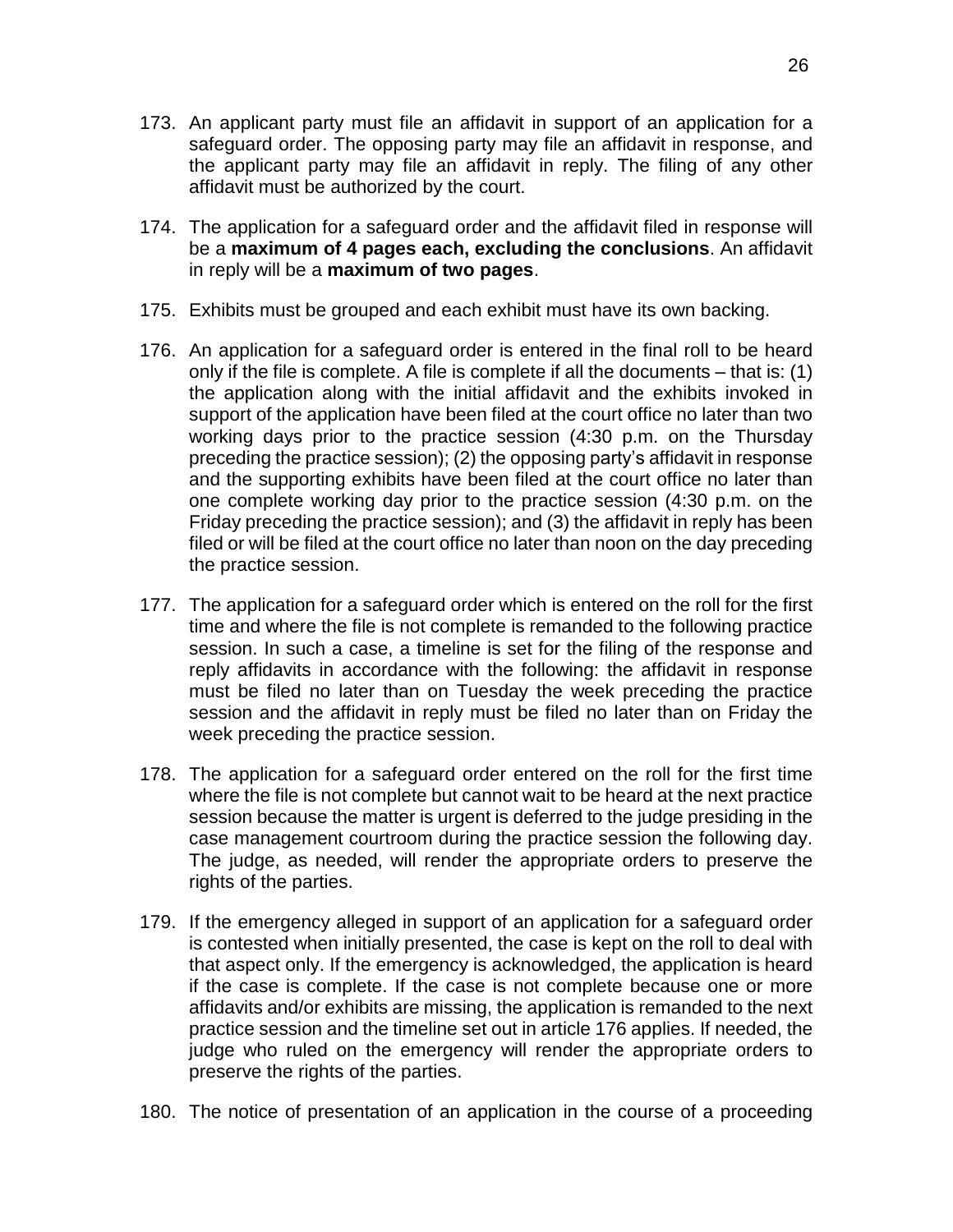must include the link to the courtroom for the preliminary calling of the roll and contain the following:

- $\triangleright$  The information required to comply with the time limits set out in articles 411 and 413 C.C.P.;
- $\triangleright$  The date the application will be presented;
- $\triangleright$  A note stating that the party contesting the application must communicate his or her position to the applicant and, where relevant, his or her affidavit in response (4 pages maximum) and the exhibits he or she intends to adduce in support, and file them at the court office no later than 4:30 p.m. on the Friday preceding the preliminary calling of the roll;
- $\triangleright$  A note stating that the Directives specific to family matters applicable in the District of Gatineau must be respected and can be found on the Superior Court of Quebec website and on the Barreau de l'Outaouais website;
- $\triangleright$  The Teams link for the courtroom for the "preliminary calling of the family practice roll" must be copy-pasted in the notice of presentation (Word version). If not, the notice must state that the party may obtain the Teams link on the website of the Superior Court or of the Barreau de l'Outaouais.

A model notice of presentation is appended to these directives (Schedule 26 which you can download by clicking [here\)](https://coursuperieureduquebec.ca/fileadmin/cour-superieure/Districts_judiciaires/Gatineau/Annexes/version_anglaise/DIRECTIVES_-_SCHEDULE_26.docx).

181. Except in special circumstances, the duration of the parties' representations in case management notices and applications for safeguard orders are fixed for a **maximum of 30 minutes**. If the file is complex and several urgent applications must be decided, the duration is determined by the special clerk.

# *Procedure for the family practice session*

- <span id="page-26-0"></span>182. The practice session is coordinated by a judge from courtroom #3, which serves as the case management room. All counsel and unrepresented parties who have an application on the roll must report in virtual courtroom #3 at 9:00 a.m.
- 183. The judge coordinating the practice session assigns applications to the available judges and directs counsel and unrepresented parties to the appropriate virtual courtrooms. Counsel who have more than one application on the roll must report to the case management room after the hearing of each application in which he or she is acting.
- 184. When an application in the course of a proceeding is heard, counsel and unrepresented parties must have at their disposal an electronic version of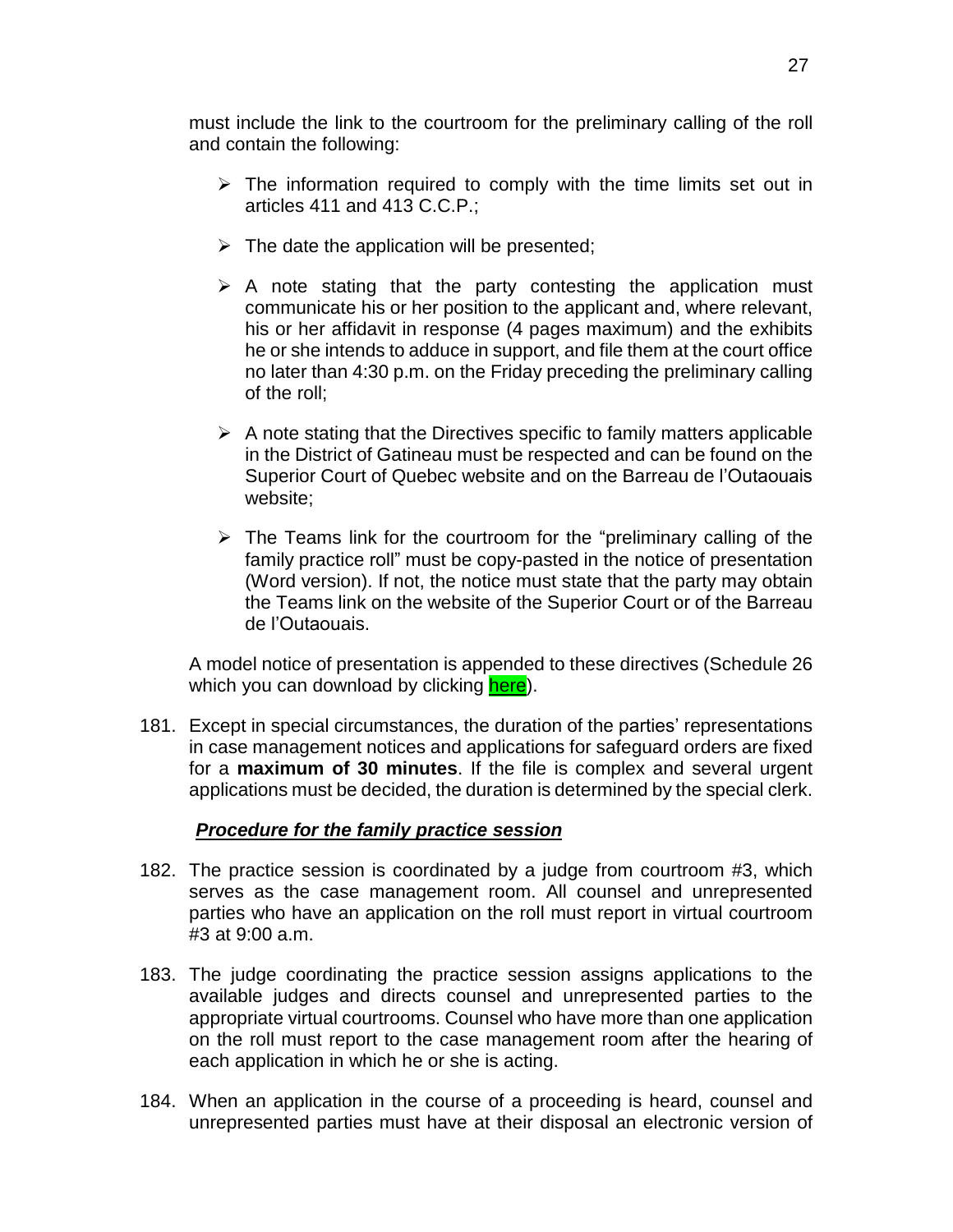the application, of the evidence filed in support of the application, and of their authorities so that they can send them quickly to the judge presiding the hearing, if needed.

185. An application that cannot be heard because of the volume of cases on the roll is postponed to a subsequent practice session or to any other date determined by the coordinating judge. As needed, the judge presiding the calling of the roll makes the appropriate orders to preserve the rights of the parties.

# <span id="page-27-0"></span>**Cases set down for hearing and judgment on the contested roll of practice**

- 186. Applications in the course of a proceeding where the duration of the hearing is expected to be more than two hours are entered on the contested practice roll by the master of the rolls.
- 187. Applications pertaining to custody, access, and child support between *de facto* spouses and applications to amend accessory measures pertaining to custody, access, and child or spousal support requiring the presentation of testimonial evidence with an expected duration no more than two days are entered in the contested practice roll by the master of the rolls. Cases with an expected duration of more than two days are entered on the provisional roll of cases on the merits and are fixed during a provisional calling of the roll.
- 188. Applications between *de facto* spouses that include issues pertaining to the division of property are entered in the provisional roll of cases on the merits and are fixed during the provisional calling of the roll.
- 189. For a file to be fixed on the contested roll, the parties must have completed and sent to the master of the rolls [\(maitredesroles-cs](mailto:maitredesroles-cs-gatineau@justice.gouv.qc.ca)[gatineau@justice.gouv.qc.ca\)](mailto:maitredesroles-cs-gatineau@justice.gouv.qc.ca) the Joint Declaration to Fix a Hearing of More than Two Hours – Family Matters form (Schedule 8 which you can download by clicking [here\)](https://coursuperieureduquebec.ca/fileadmin/cour-superieure/Districts_judiciaires/Gatineau/Annexes/version_anglaise/DIRECTIVES_-_SCHEDULE_8.docx). The form must be accompanied by a joint list of dates that the parties and counsel are unavailable during the eight months following the date the form is filed.

The parties must also file all documents required under the *Code of Civil Procedure* or the *Regulation of the Court of Québec in family matters*.

It is imperative for counsel and unrepresented parties to include their email addresses or fax numbers. Should they fail to do so, the joint application will be considered incomplete and will not be dealt with.

190. At least 14 days before the hearing, the parties must file, a detailed joint trial plan that lays out: the issues still in dispute and the conclusions sought by each party; the admissions; the anticipated objections; the order of presentation of the evidence; the names of the witnesses being called to testify; the preferred manner of their testimony (in person or virtually); and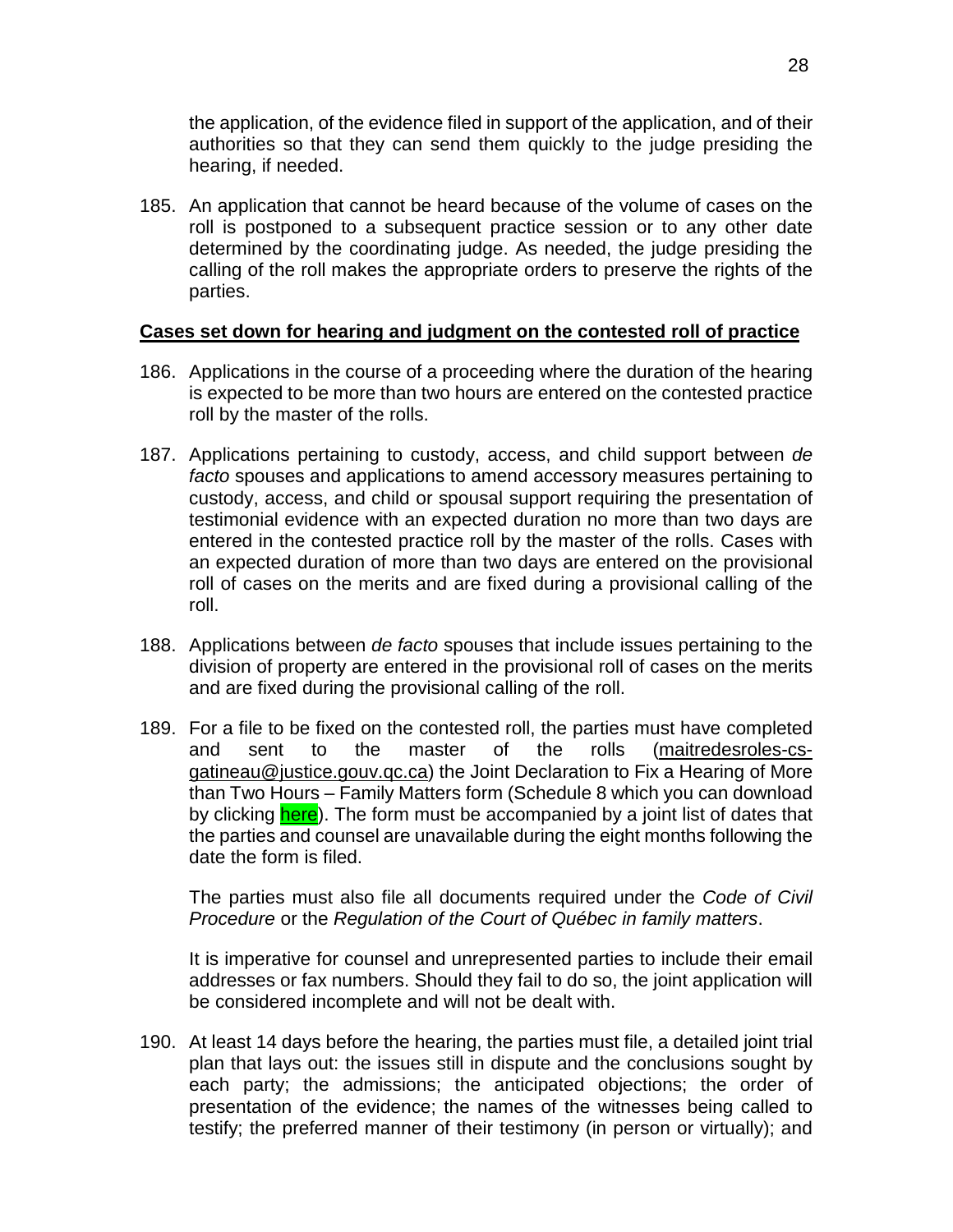the planned duration of their testimony (including cross-examination and reexamination). The trial plan must be prepared based on the model appended to these directives (Schedule 15 which you can download by clicking [here\)](https://coursuperieureduquebec.ca/fileadmin/cour-superieure/Districts_judiciaires/Gatineau/Annexes/version_anglaise/DIRECTIVES_-_SCHEDULE_15.docx).

- 191. Files in which a psychosocial expertise has been conducted are fixed as a priority and are managed before the coordinating judge fixes the date.
- 192. Cases fixed in contested practice are also actively managed by the coordinating judge, who determines whether the hearing of the case will take place in person at the courthouse, virtually, or semi-virtually.
- 193. The coordinating judge discusses the conditions related to the holding of a hearing with counsel and unrepresented parties and issues the appropriate instructions according to the circumstances of each case.
- 194. The parties must promptly inform the coordinating judge of any settlement reached. If an agreement must be homologated by the court, it is sent to the coordinating judge.
- 195. Any request for postponement must be addressed to the coordinating judge and must state the file number, the names of the parties, the grounds for the request for postponement, and the position of the opposing party.
- 196. For reasons of limited judicial resources and proportionality, the parties must cooperate to avoid calling a witness unnecessarily at the trial.
- 197. At trial, the parties must respect the hearing time indicated in the joint declaration.
- 198. The court may refuse to hear a witness if the evidence is irrelevant (articles 18, 19, 20 and 280 C.C.P. and article 2857 C.C.Q.).
- 199. Witnesses are entitled to the protection of the court (article 278 C.C.P.).
- 200. When raising an objection to the evidence, the party must state the legal basis for the objection.
- 201. The court may on its own initiative shorten the trial (article 158 C.C.P.).

#### <span id="page-28-0"></span>**Joint applications and applications by default**

- 202. No application for divorce, separation from bed and board, or dissolution of civil union, whether joint or by default for failure to answer the summons, to contest, or to take part in the case management conference, will be dealt with before the record is complete, with respect to both the pleadings and the documents required under sections 16 to 29 of the *Regulation of the Superior Court of Québec in family matters*.
- 203. Joint applications are decided when the application is filed with the court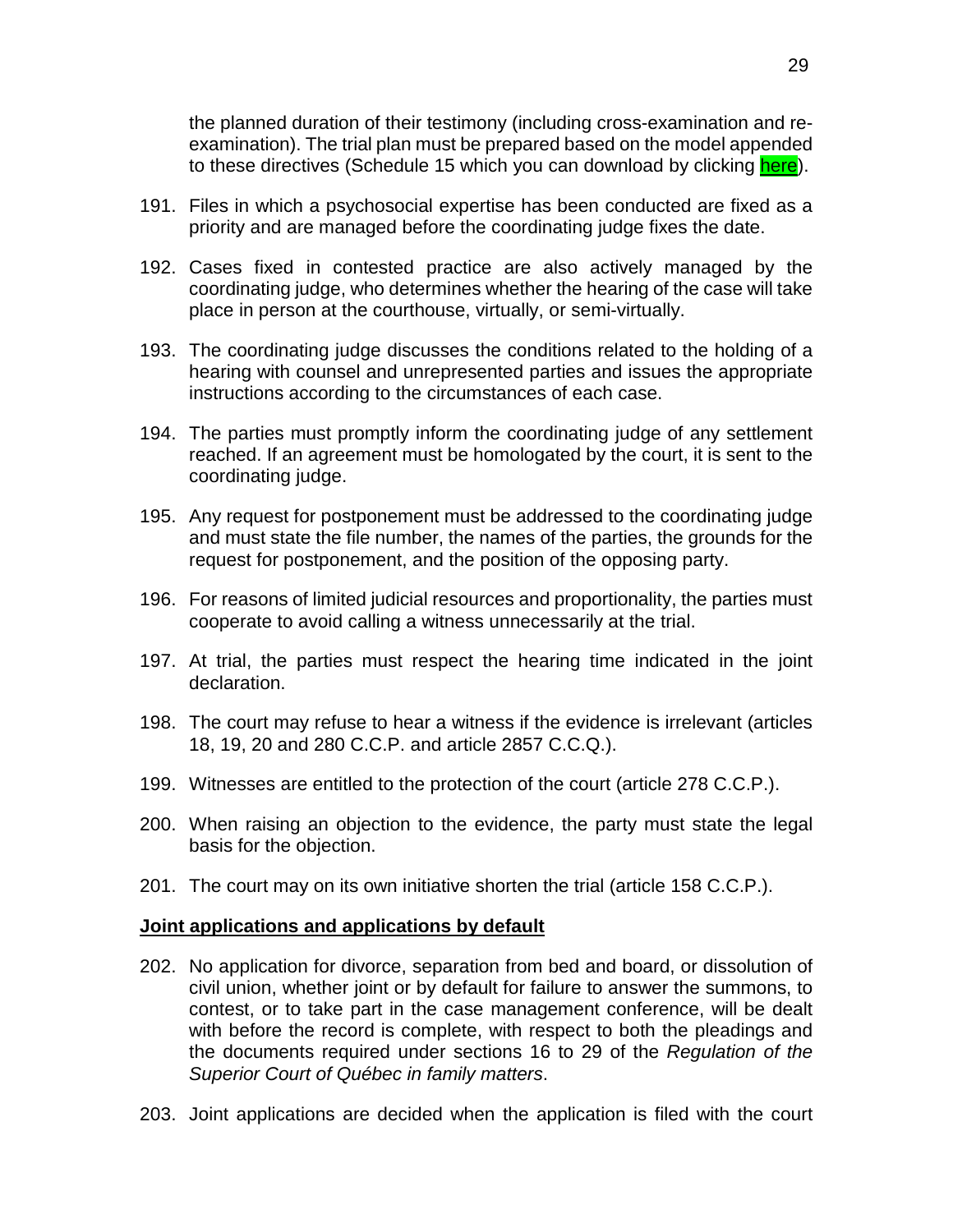office or via the digital court office, along with:

- a) the exhibits with separate backings for each one;
- b) the final agreement between the parties (with a separate backing);
- c) the requisite detailed affidavits;
- d) the child support determination form where minor or dependant children are concerned; and
- e) in the case of an application for a support obligation, the statements required under article 444 of the *Code of Civil Procedure*.

#### <span id="page-29-0"></span>**APPLICATIONS IN BANKRUPTCY AND INSOLVENCY MATTERS**

#### <span id="page-29-1"></span>**Motions**

- 204. As provided by section 11 of the *Bankruptcy and Insolvency General Rules*, every application is made by motion.
- 205. A motion must include, under its title, a reference to the specific provisions of the *Bankruptcy and Insolvency Act* and the *Bankruptcy and Insolvency General Rules*.
- 206. The original of the motion, the supporting affidavits, and proof of service must be filed with the bankruptcy court office at least two business days, excluding Saturday, before the date of presentation.
- 207. The notice of presentation must state that the motion will be presented before the registrar in virtual courtroom # 11.
- 208. When the motion is presented, if it falls under the registrar's jurisdiction, the registrar hears the parties or sets the timetable to ready the case for trial and postpones the motion *pro forma* to a later date to fix a hearing date.
- 209. Motions that do not fall within the jurisdiction of the registrar may be presented during a civil practice session.

#### <span id="page-29-2"></span>**Appeal from the registrar's orders or judgments**

- 210. No motion to appeal an order or decision of the registrar may be entered on the civil practice roll if the transcript of the hearing has not been filed at the bankruptcy court office.
- 211. Before placing such a motion on the roll, the judge or registrar may require that each party file a brief of no more than 10 pages with the bankruptcy court office, within a given time limit. The brief must not exceed 10 pages in length and it must include: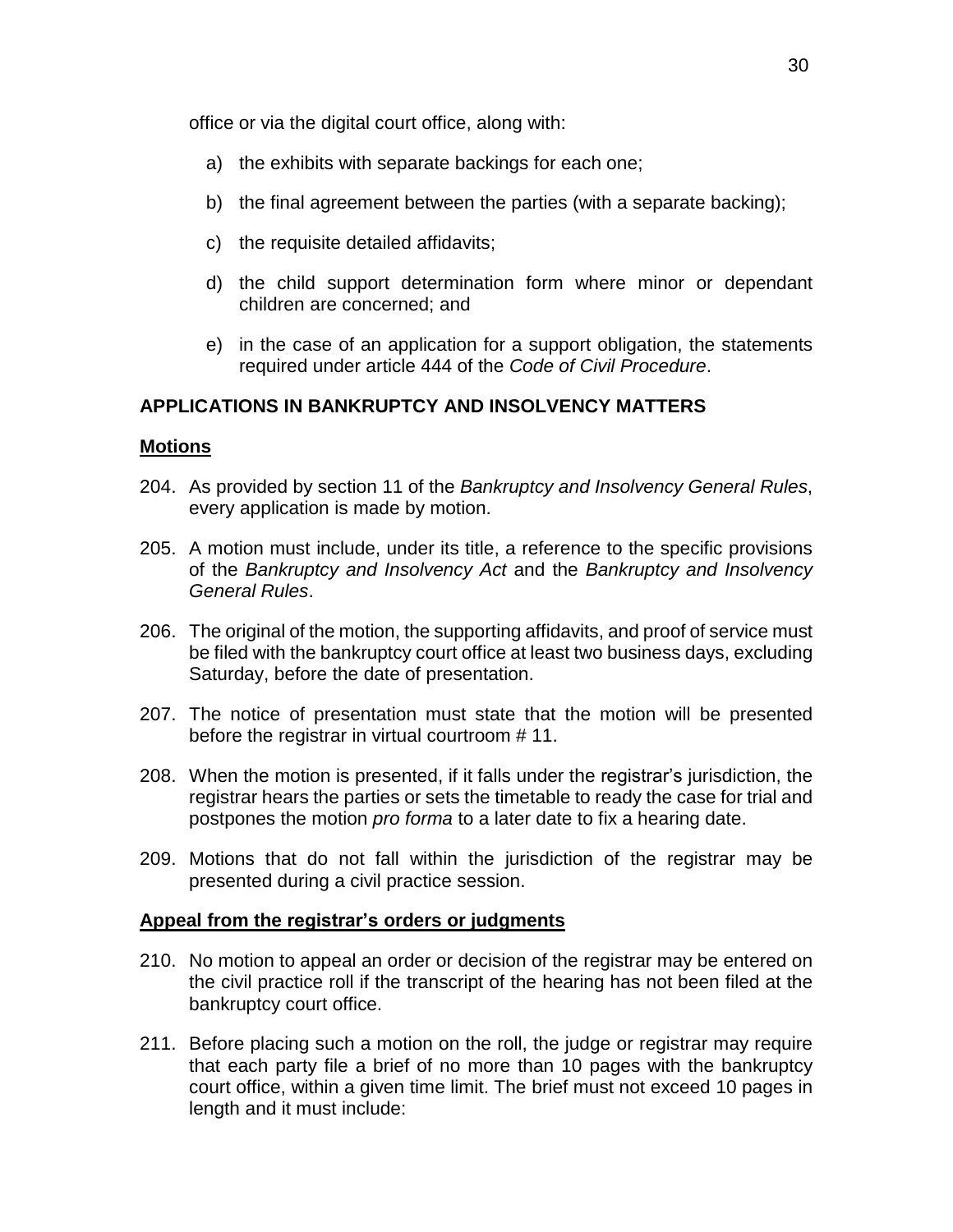- $\bullet$  the issue(s) in dispute;
- the grounds for which the appeal should or should not be allowed;
- the list of relevant authorities.

# <span id="page-30-0"></span>**Practice sessions**

- 212. Practice sessions in bankruptcy and insolvency are held once a month and are presided over by the registrar in bankruptcy or by a judge. The schedule of practice sessions is appended to these Directives (Schedule 28 which you can download by clicking [here\)](https://coursuperieureduquebec.ca/fileadmin/cour-superieure/Districts_judiciaires/Gatineau/Annexes/version_anglaise/DIRECTIVES_-_SCHEDULE_28.docx).
- 213. All administrative applications such as taxation of a trustee's bill of costs and motions to obtain the discharge of a trustee must be filed directly with the bankruptcy court office.
- 214. Practice sessions are held in virtual courtroom #11. It is not necessary to install the Teams application to reach a courtroom virtually; all that is required is clicking on the Teams link for virtual courtroom #11 (Schedule 9 which you can download by clicking [here\)](https://coursuperieureduquebec.ca/fileadmin/cour-superieure/Districts_judiciaires/Gatineau/Annexes/version_anglaise/DIRECTIVES_-_SCHEDULE_9.pdf).
- 215. Virtual courtrooms can also be accessed by telephone. The telephone number and the ID needed to enter is listed under the Teams hyperlink for each virtual courtroom.
- 216. Time slots are assigned to all trustees who have cases that may be presented at the Practice Court.
- 217. Any case that requires more than 15 minutes for the hearing is heard during the contested cases session, which begins at 2:00 p.m. If a party is not able to determine the time slot during which the case will be heard, the party must attend the calling of the roll in virtual courtroom #11 at 9:00 a.m.
- 218. Except in special circumstances, all persons involved in a case that is to proceed must participate in the session by videoconference or telephone conference call.
- 219. In exceptional circumstances, a judge or the registrar may authorize inperson courtroom attendance by a party or a witness when his or her testimony cannot be suitably delivered virtually or when a party anticipates that the witness will not appear at the hearing without a subpoena. In such a case, the usual subpoena model is used. In other cases, the witness should be notified using the model in Schedule 12 which you can download by clicking [here.](https://coursuperieureduquebec.ca/fileadmin/cour-superieure/Districts_judiciaires/Gatineau/Annexes/version_anglaise/DIRECTIVES_-_SCHEDULE_12.docx)
- 220. Where a person testifies by videoconference or telephone conference call,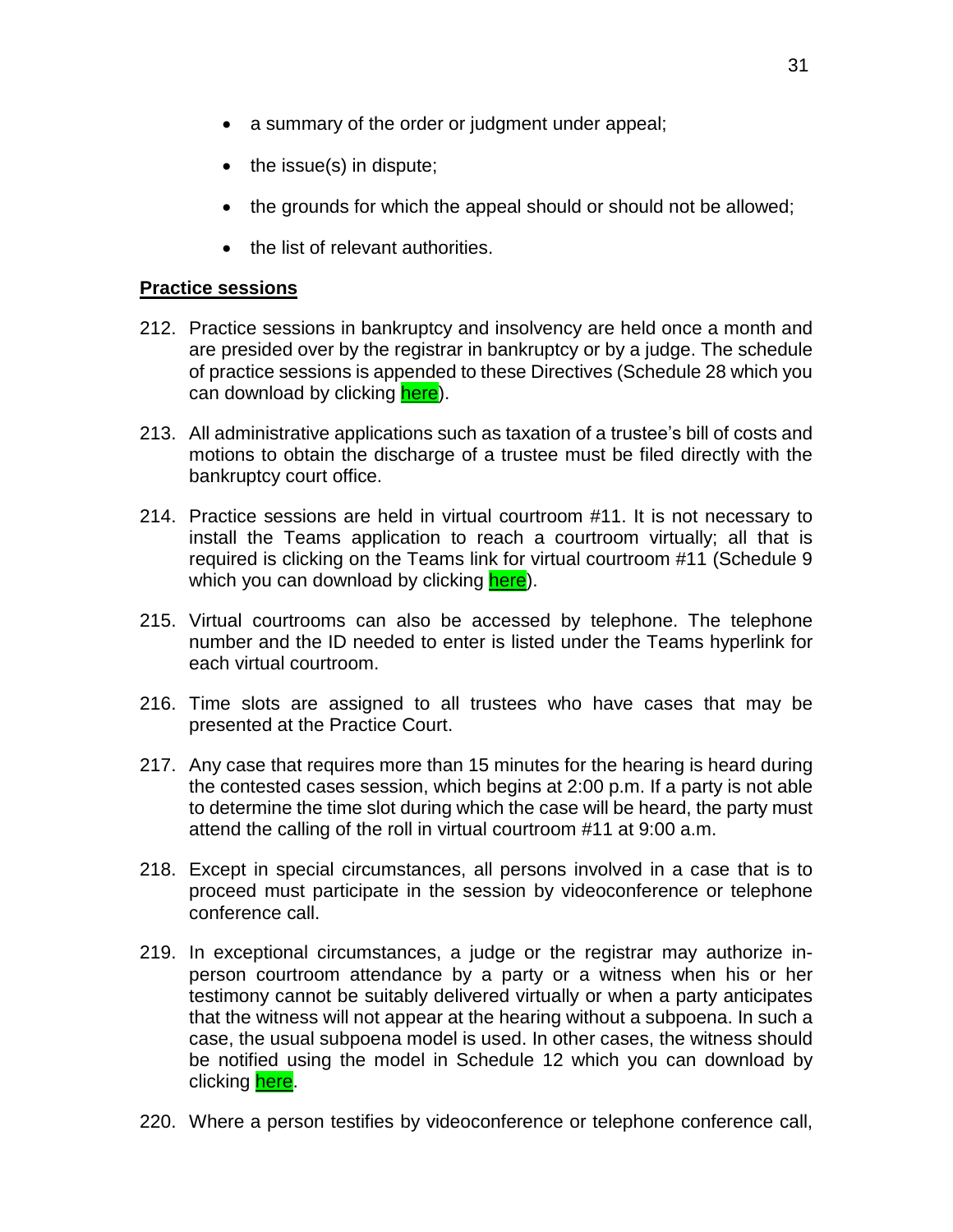the party who summoned that person must have provided him or her with the exhibits in respect of which his or her testimony is required or be able to quickly provide them electronically before his or her testimony.

221. The instructions for accessing the virtual courtroom can be found in the section of these Directives entitled "Virtual and semi-virtual hearings (virtual courtrooms)", with the necessary modifications.

# <span id="page-31-0"></span>**DIRECTIVES SPECIFIC TO CLASS ACTIONS**

222. The directives applicable in the judicial district of Gatineau are the same as those that apply in the judicial district of Montreal. Parties should refer to them by clicking [here.](https://coursuperieureduquebec.ca/en/montreal-division/judicial-districts/gatineau#accordion-378-421)

# <span id="page-31-1"></span>**USE OF TECHNOLOGY IN THE COURTROOM**

223. The use of technology in the courtroom is governed by article 14 C.C.P. and by the guidelines concerning the use of technology during hearings of the Superior Court, the Court of Quebec, and the municipal courts, appended to these directives (Schedule 29 which you can download by clicking [here\)](https://coursuperieureduquebec.ca/fileadmin/cour-superieure/Districts_judiciaires/Gatineau/Annexes/version_anglaise/DIRECTIVES_-_SCHEDULE_29.pdf).

# <span id="page-31-2"></span>**COMMUNICATION WITH THE COURT**

- 224. The parties or their counsel may send a copy of a pleading or an exhibit by email to the judge assigned to hear the case. In all cases, the author of the document must file the original of the pleading with the court office.
- 225. Communications with the court must at all times be courteous and formal. Except in emergency, communications must be sent during normal working hours.
- 226. When several attorneys are involved in a case, they must make arrangements and determine whether a single joint communication can be sent to the court rather than several communications to the same effect. The court must not receive a succession of informal emails or be copied or added as a co-recipient of communications between counsel.

# <span id="page-31-3"></span>**Useful contact information**

- 227. Here is a list of important contacts:
	- Civil and family court office:

Telephone: 819-776-8100

Courthouse: 17 Laurier Street, Gatineau (Quebec), J8X 4C1

- Coordinating Judge: Marie-Josée Bédard
- Assistant to the coordinating judge: Nathalie Dumont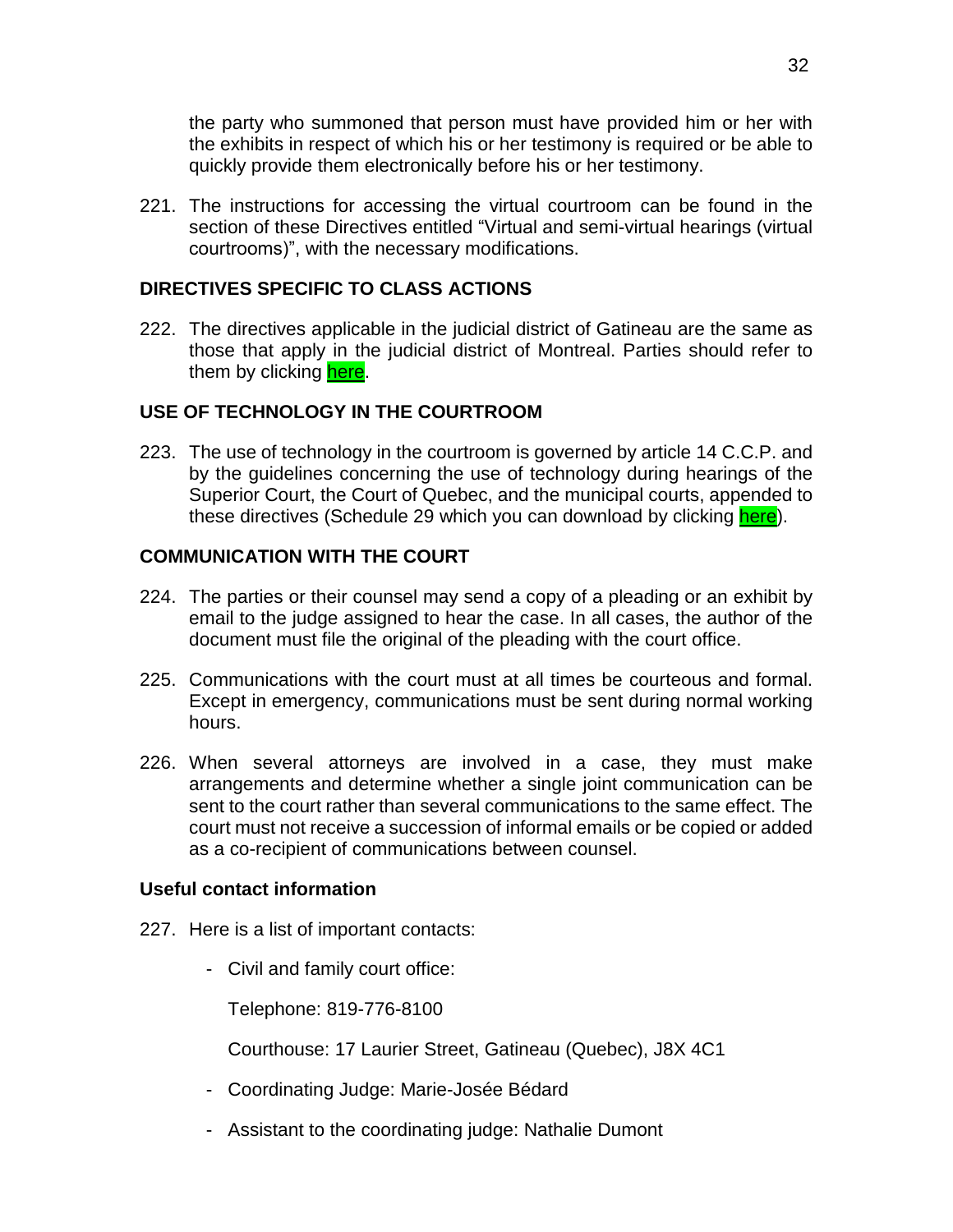Telephone: 819-776-8116

Fax: 819-776-5775

Email: [nathalie.dumont@judex.qc.ca](mailto:nathalie.dumont@judex.qc.ca)

- Master of the Rolls: Karianne Kenemy

Telephone: 819-776-8100 ext. 60472

Email: [maitredesroles-cs-gatineau@justice.gouv.qc.ca](mailto:maitredesroles-cs-gatineau@justice.gouv.qc.ca)

Email to postpone files in civil or family practice: [rolecourdepratique.gatineau@justice.gouv.qc.ca](mailto:rolecourdepratique.gatineau@justice.gouv.qc.ca)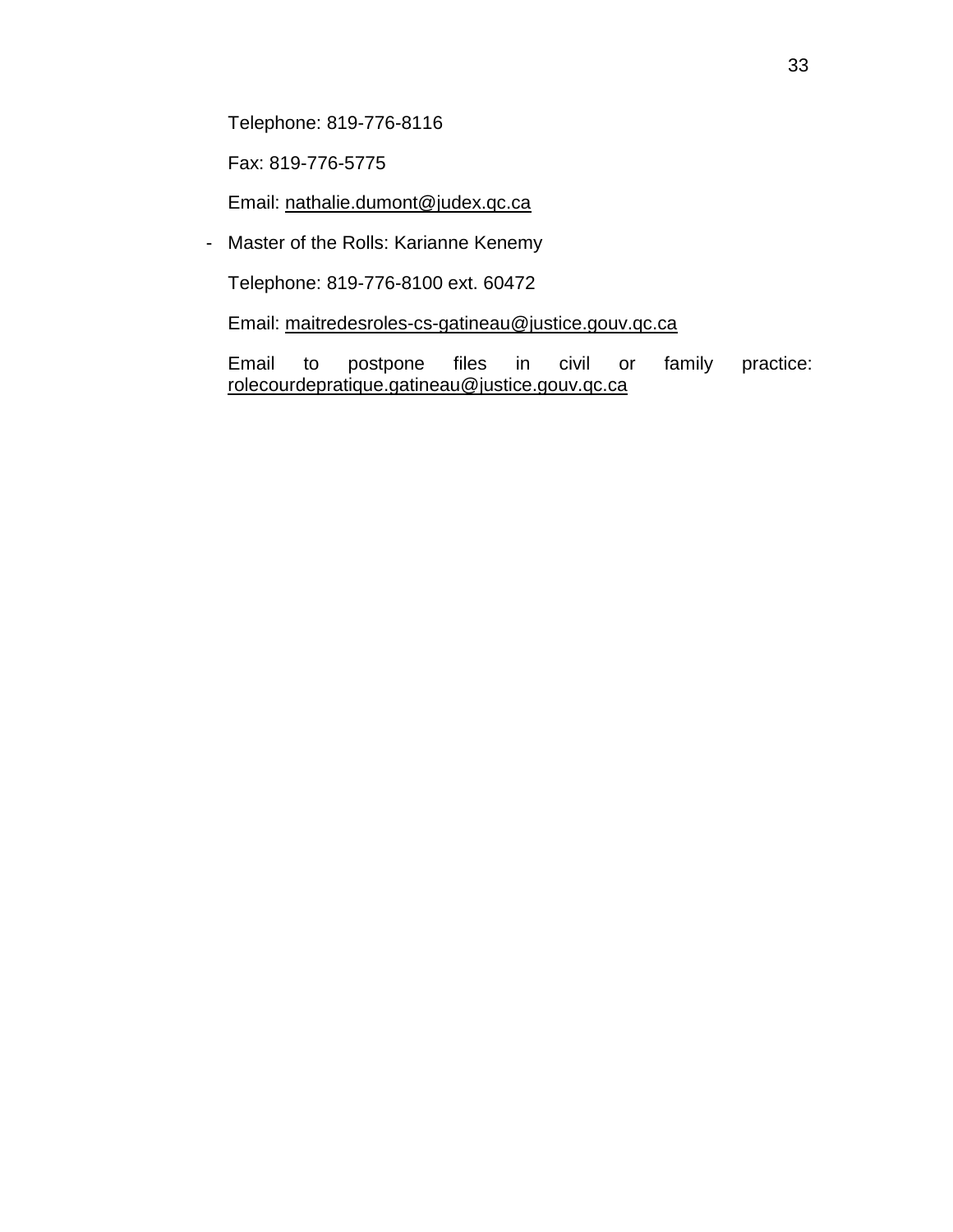# **LIST OF SCHEDULES**

- <span id="page-33-0"></span>**1.** Case [Protocol](https://coursuperieureduquebec.ca/fileadmin/cour-superieure/Districts_judiciaires/Gatineau/Annexes/version_anglaise/DIRECTIVES_-_SCHEDULE_1.docx) in Civil Matters
- **2.** Case [Protocol](https://coursuperieureduquebec.ca/fileadmin/cour-superieure/Districts_judiciaires/Gatineau/Annexes/version_anglaise/DIRECTIVES_-_SCHEDULE_2.docx) in Family Matters
- **3.** [Contempt](https://coursuperieureduquebec.ca/fileadmin/cour-superieure/Districts_judiciaires/Gatineau/Annexes/version_anglaise/DIRECTIVES_-_SCHEDULE_3_.docx) of Court Draft Order to Appear
- **4.** Request for Setting Down for Trial and [Judgment](https://coursuperieureduquebec.ca/fileadmin/cour-superieure/Districts_judiciaires/Gatineau/Annexes/version_anglaise/DIRECTIVES_-_SCHEDULE_4.docx) by Way of a Joint [Declaration](https://coursuperieureduquebec.ca/fileadmin/cour-superieure/Districts_judiciaires/Gatineau/Annexes/version_anglaise/DIRECTIVES_-_SCHEDULE_4.docx) – Civil Matters
- **5.** Request for Setting Down for Trial and [Judgment](https://coursuperieureduquebec.ca/fileadmin/cour-superieure/Districts_judiciaires/Gatineau/Annexes/version_anglaise/DIRECTIVES_-_SCHEDULE_5.docx) by Way of a Joint [Declaration](https://coursuperieureduquebec.ca/fileadmin/cour-superieure/Districts_judiciaires/Gatineau/Annexes/version_anglaise/DIRECTIVES_-_SCHEDULE_5.docx) – Family Matters
- **6.** [Application](https://coursuperieureduquebec.ca/fileadmin/cour-superieure/Districts_judiciaires/Gatineau/Annexes/version_anglaise/DIRECTIVES_-_SCHEDULE_6.docx) to extend the time limit to set the case down for trial and [judgment](https://coursuperieureduquebec.ca/fileadmin/cour-superieure/Districts_judiciaires/Gatineau/Annexes/version_anglaise/DIRECTIVES_-_SCHEDULE_6.docx)
- **7.** Joint [Declaration](https://coursuperieureduquebec.ca/fileadmin/cour-superieure/Districts_judiciaires/Gatineau/Annexes/version_anglaise/DIRECTIVES_-_SCHEDULE_7.docx) to Fix a Hearing of More than Two Hours in Civil Practice and Special [Procedures](https://coursuperieureduquebec.ca/fileadmin/cour-superieure/Districts_judiciaires/Gatineau/Annexes/version_anglaise/DIRECTIVES_-_SCHEDULE_7.docx)
- **8.** Joint [Declaration](https://coursuperieureduquebec.ca/fileadmin/cour-superieure/Districts_judiciaires/Gatineau/Annexes/version_anglaise/DIRECTIVES_-_SCHEDULE_8.docx) to Fix a Hearing of More than Two Hours in Family **[Matters](https://coursuperieureduquebec.ca/fileadmin/cour-superieure/Districts_judiciaires/Gatineau/Annexes/version_anglaise/DIRECTIVES_-_SCHEDULE_8.docx)**
- **9.** List of permanent Teams links to virtual [courtrooms](https://coursuperieureduquebec.ca/fileadmin/cour-superieure/Districts_judiciaires/Gatineau/Annexes/version_anglaise/DIRECTIVES_-_SCHEDULE_9.pdf)
- **10.**[Instructions](https://coursuperieureduquebec.ca/fileadmin/cour-superieure/Districts_judiciaires/Gatineau/Annexes/version_anglaise/DIRECTIVES_-_SCHEDULE_10.docx) for the Calling of the Provisional Roll
- **11.**Request for a Settlement [Conference](https://coursuperieureduquebec.ca/fileadmin/cour-superieure/Districts_judiciaires/Gatineau/Annexes/version_anglaise/DIRECTIVES_-_SCHEDULE_11.docx)
- **12.**Notice to witness [courtroom](https://coursuperieureduquebec.ca/fileadmin/cour-superieure/Districts_judiciaires/Gatineau/Annexes/version_anglaise/DIRECTIVES_-_SCHEDULE_12.docx) identified
- **13.**Notice to witness [courtroom](https://coursuperieureduquebec.ca/fileadmin/cour-superieure/Districts_judiciaires/Gatineau/Annexes/version_anglaise/DIRECTIVES_-_SCHEDULE_13.docx) not identified
- **14.**[Information](https://coursuperieureduquebec.ca/fileadmin/cour-superieure/Districts_judiciaires/Gatineau/Annexes/version_anglaise/DIRECTIVES_-_SCHEDULE_14.pdf) document for witnesses at a virtual hearing
- **15.**[Draft](https://coursuperieureduquebec.ca/fileadmin/cour-superieure/Districts_judiciaires/Gatineau/Annexes/version_anglaise/DIRECTIVES_-_SCHEDULE_15.docx) Joint Trial Plan
- **16.**[Schedule](https://coursuperieureduquebec.ca/fileadmin/cour-superieure/Districts_judiciaires/Gatineau/Annexes/version_anglaise/DIRECTIVES_-_SCHEDULE_16.docx) of civil practice sessions
- **17.**[Instructions](https://coursuperieureduquebec.ca/fileadmin/cour-superieure/Districts_judiciaires/Gatineau/Annexes/version_anglaise/DIRECTIVES_-_SCHEDULE_17.docx) for the Calling of the Roll of Civil Practice
- **18.**Notice of [presentation](https://coursuperieureduquebec.ca/fileadmin/cour-superieure/Districts_judiciaires/Gatineau/Annexes/version_anglaise/DIRECTIVES_-_SCHEDULE_18.docx) Civil practice
- **19.**[Schedule](https://coursuperieureduquebec.ca/fileadmin/cour-superieure/Districts_judiciaires/Gatineau/Annexes/version_anglaise/DIRECTIVES_-_SCHEDULE_19.docx) of family practice sessions
- **20.**Agreement [determining](https://coursuperieureduquebec.ca/fileadmin/cour-superieure/Districts_judiciaires/Gatineau/Annexes/version_anglaise/DIRECTIVES_-_SCHEDULE_20.docx) support (safeguard measure)
- **21.**Agreement on the [suspension](https://coursuperieureduquebec.ca/fileadmin/cour-superieure/Districts_judiciaires/Gatineau/Annexes/version_anglaise/DIRECTIVES_-_SCHEDULE_21.docx) of support (safeguard measure)